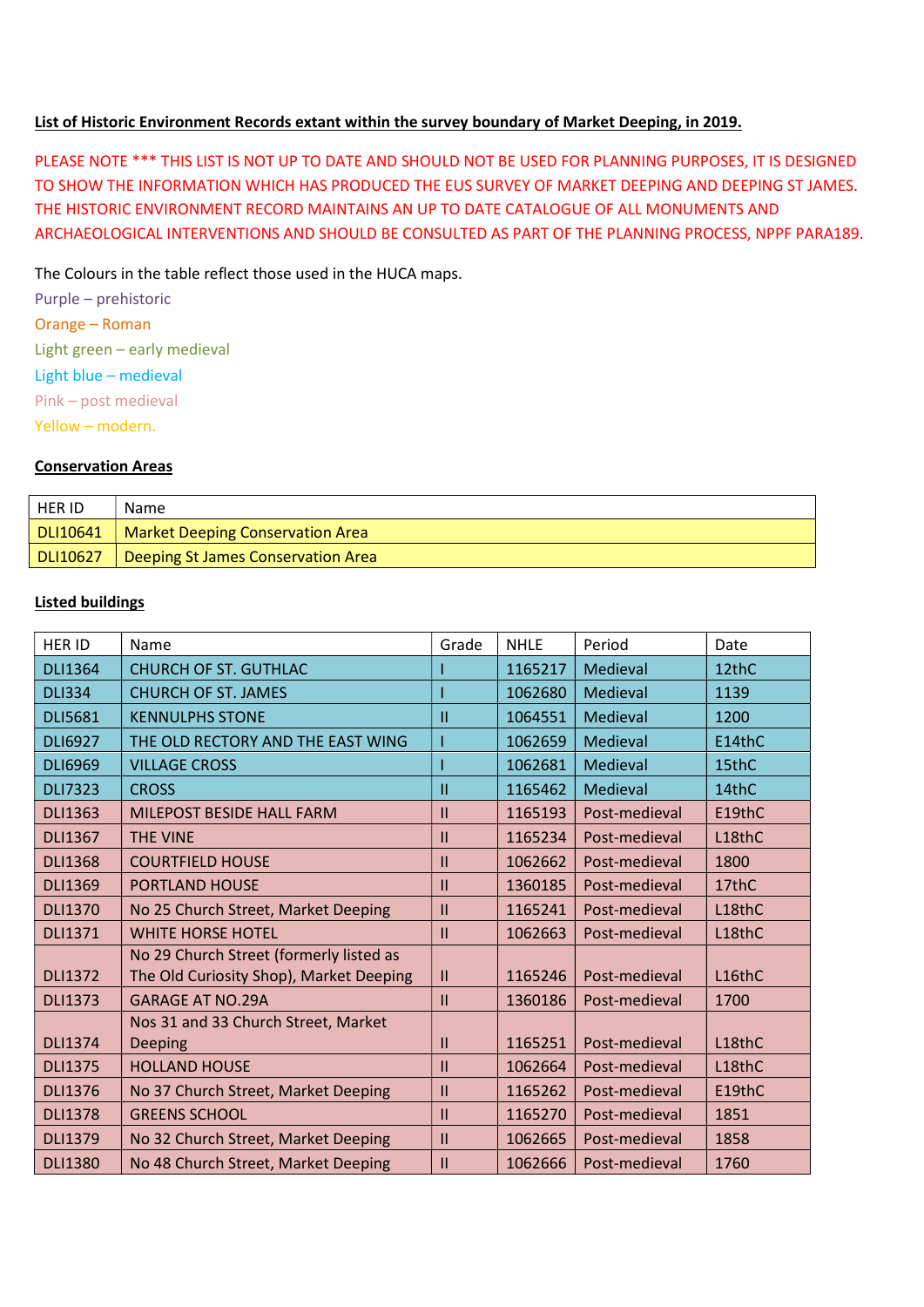| <b>DLI1381</b> | <b>ANTIQUE SHOP</b>                                           | $\mathbf{II}$              | 1317384 | Post-medieval | E19thC |
|----------------|---------------------------------------------------------------|----------------------------|---------|---------------|--------|
| <b>DLI1383</b> | No. 60 Church Street                                          | $\mathbf{I}$               | 1062625 | Post-medieval | 1821   |
| <b>DLI1384</b> | <b>CHURCH STREET ANTIQUES</b>                                 | $\mathbf{II}$              | 1062626 | Post-medieval | E18thC |
| <b>DLI1385</b> | <b>LENDORF</b>                                                | $\mathbf{II}$              | 1062627 | Post-medieval | 17thC  |
| <b>DLI1386</b> | COACH HOUSE AT NO.70 (LENDORF)                                | $\mathbf{I}$               | 1360206 | Post-medieval | E19thC |
| <b>DLI1387</b> | <b>THE MANOR HOUSE</b>                                        | $\mathbf{II}$              | 1062628 | Post-medieval | 18thC  |
| <b>DLI1388</b> | <b>ELM HOUSE</b>                                              | $\mathbf{II}$              | 1360207 | Post-medieval | L18thC |
| <b>DLI1389</b> | <b>WILLOUGBY HOUSE</b>                                        | $\mathbf{II}$              | 1062629 | Post-medieval | L18thC |
| <b>DLI1390</b> | <b>THE CEDARS</b>                                             | $\mathbf{I}$               | 1062630 | Post-medieval | L18thC |
|                | ALMSHOUSES, 90-100 CHURCH STREET,                             |                            |         |               |        |
| <b>DLI1394</b> | <b>MARKET DEEPING</b>                                         | $\mathbf{II}$              | 1062631 | Post-medieval | 1877   |
|                | Nos 116 to 122 Church Street, Market                          |                            |         |               |        |
| <b>DLI1398</b> | Deeping                                                       | Ш                          | 1062632 | Post-medieval | 1785   |
| <b>DLI1399</b> | No 33 Hafleet, Market Deeping                                 | $\mathbf{II}$              | 1062633 | Post-medieval | M18thC |
| <b>DLI1400</b> | No 42 Halfleet, Market Deeping                                | $\mathbf{II}$              | 1062634 | Post-medieval | 1700   |
| <b>DLI1401</b> | No 15 High Street, Market Deeping                             | $\mathbf{II}$              | 1165353 | Post-medieval | 1800   |
| <b>DLI1407</b> | <b>NO. 43 AND GATEWAYS</b>                                    | $\mathbf{II}$              | 1317341 | Post-medieval | E18thC |
| <b>DLI1408</b> | <b>THE LAURELS</b>                                            | $\mathbf{II}$              | 1360171 | Post-medieval | 18thC  |
| <b>DLI1409</b> | <b>THE LIBRARY</b>                                            | $\mathbf{I}$               | 1165365 | Post-medieval | L18thC |
| <b>DLI1410</b> | THE HOP KWENG                                                 | $\mathbf{II}$              | 1360172 | Post-medieval | L18thC |
| <b>DLI1412</b> | J.R. CALLOW                                                   | $\mathbf{II}$              | 1062638 | Post-medieval | E19thC |
| <b>DLI1413</b> | <b>TOWN HALL</b>                                              | $\mathbf{II}$              | 1317350 | Post-medieval | 1835   |
|                | Nos 11to 15 Market Place, Market                              |                            |         |               |        |
| <b>DLI1414</b> | Deeping                                                       | $\mathbf{I}$               | 1062639 | Post-medieval | 1840   |
| <b>DLI1415</b> | THE BULL INN AND N.L. SANDALL & SONS                          | $\mathbf{II}$              | 1165389 | Post-medieval | E17thC |
| <b>DLI1416</b> | <b>MIDLAND BANK</b>                                           | $\mathbf{II}$              | 1360173 | Post-medieval | 1730   |
| <b>DLI1418</b> | <b>BARCLAYS BANK</b>                                          | $\mathbf{  }$              | 1062640 | Post-medieval | L18thC |
| <b>DLI1419</b> | Former police station, Market Place,<br><b>Market Deeping</b> | $\mathbf{II}$              | 1165409 | Post-medieval | 1880   |
| <b>DLI1420</b> | No 8 Market Place, Market Deeping                             | $\mathbf{I}$               | 1360174 | Post-medieval | L18thC |
| <b>DLI1421</b> | Nos 10-14, Market Place, Market Deeping                       | $\ensuremath{\mathsf{II}}$ | 1165415 | Post-medieval | 1830   |
| <b>DLI1423</b> | THE DEEPING STAGE                                             | $\mathbf{II}$              | 1062641 | Post-medieval | 1802   |
|                | Nos 1 and 3 Stamford Road, Market                             |                            |         |               |        |
| <b>DLI1424</b> | <b>Deeping</b>                                                | $\mathbf{II}$              | 1062642 | Post-medieval | L17thC |
| <b>DLI1426</b> | <b>MALTINGS ADJACENT TO NO. 5</b>                             | $\mathbf{II}$              | 1360175 | Post-medieval | M18thC |
| <b>DLI1427</b> | <b>MARKET DEEPING MILL</b>                                    | $\mathbf{I}$               | 1165440 | Post-medieval | 17thC  |
|                | MILL RACE BRIDGE TO MARKET DEEPING                            |                            |         |               |        |
| <b>DLI1428</b> | <b>MILL</b>                                                   | $\mathbf{I}$               | 1062643 | Post-medieval | L18thC |
| <b>DLI1429</b> | THE GREY HOUSE                                                | $\ensuremath{\mathsf{II}}$ | 1360176 | Post-medieval | 1681   |
|                | TOWNGATE FARM HOUSE,                                          |                            |         |               |        |
| <b>DLI1430</b> | FARMBUILDINGS, WALL AND RAILINGS                              | $\mathbf{II}$              | 1165454 | Post-medieval | E19thC |
|                | 2 BARNS AND OUTBUILDING AT                                    |                            |         |               |        |
| <b>DLI1431</b> | <b>TOWNGATE FARM</b>                                          | $\mathbf{I}$               | 1062644 | Post-medieval | L18thC |
| <b>DLI1432</b> | <b>STORE AT CORNER FARM</b>                                   | $\mathbf{II}$              | 1360177 | Post-medieval | 17thC  |
| <b>DLI1433</b> | STABLE AND GRANARY AT CORNER FARM                             | Ш                          | 1062645 | Post-medieval | 17thC  |
| <b>DLI1434</b> | <b>TOWNGATE HOUSE FARMHOUSE</b>                               | $\ensuremath{\mathsf{II}}$ | 1062604 | Post-medieval | E18thC |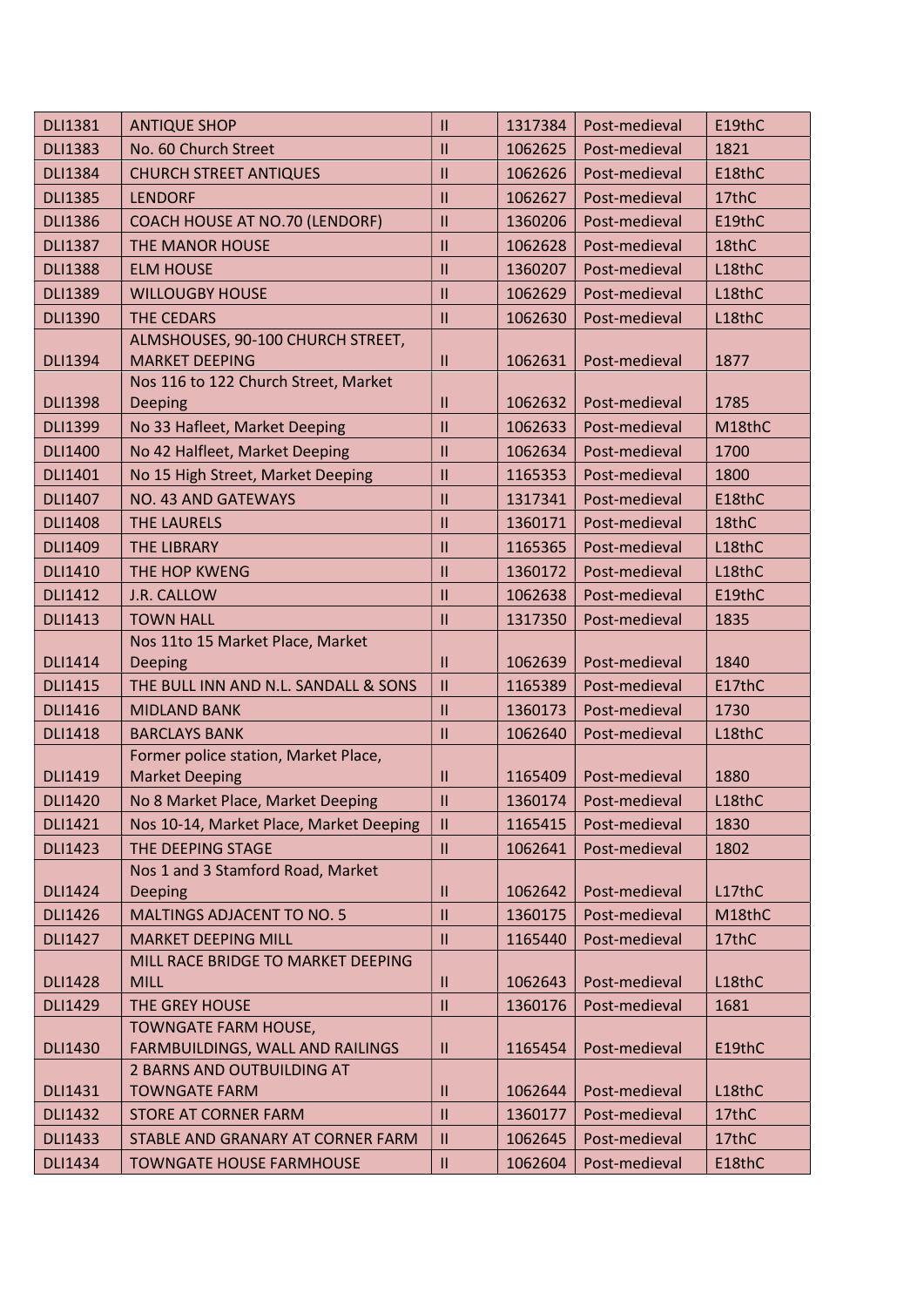|                | <b>BARN AND STABLES AT TOWNGATE</b>                                 |                            |         |               |        |
|----------------|---------------------------------------------------------------------|----------------------------|---------|---------------|--------|
| <b>DLI1435</b> | <b>HOUSE FARM</b>                                                   | $\mathbf{II}$              | 1360194 | Post-medieval | E18thC |
| <b>DLI1436</b> | <b>MALTINGS AT TOWNGATE HOUSE FARM</b>                              | $\mathbf{II}$              | 1062605 | Post-medieval | L18thC |
|                | NOS. 4 AND 6 AND BARN ATTACHED TO                                   |                            |         |               |        |
| <b>DLI329</b>  | <b>NO.6</b>                                                         | $\mathbf{II}$              | 1317549 | Post-medieval | L17thC |
| <b>DLI330</b>  | <b>THE RUNDLES</b>                                                  | $\mathbf{II}$              | 1360155 | Post-medieval | L17thC |
| <b>DLI331</b>  | <b>PRIORY FARMHOUSE</b>                                             | $\mathbb{I}^*$             | 1164963 | Post-medieval | E17thC |
| <b>DLI332</b>  | <b>CURWEN COTTAGE</b>                                               | $\mathbf{II}$              | 1062679 | Post-medieval | 1819   |
| <b>DLI333</b>  | No 30 Bridge Street, Deeping St James                               | $\mathbf{I}$               | 1317552 | Post-medieval | 17thC  |
| <b>DLI336</b>  | MILE POST BY NO.42 CHURCH STREET                                    | $\mathbf{II}$              | 1360156 | Post-medieval | E19thC |
| <b>DLI337</b>  | No 64 Church Street, Deeping St James                               | $\mathbf{II}$              | 1317495 | Post-medieval | 1770   |
| <b>DLI339</b>  | No 87 Eastgate, Deeping St James                                    | $\mathbf{II}$              | 1062682 | Post-medieval | E18thC |
|                | Nos 40, 42 and 44 Church Street, Deeping                            |                            |         |               |        |
| <b>DLI340</b>  | <b>St James</b>                                                     | Ш                          | 1240041 | Post-medieval | 1688   |
| <b>DLI341</b>  | THE BOATHOUSE TO THE REAR OF NO. 2                                  | $\mathbf{II}$              | 1165011 | Post-medieval | L17thC |
| <b>DLI342</b>  | No 91 Eastgate, Deeping St James                                    | $\mathbf{II}$              | 1360157 | Post-medieval | L18thC |
| <b>DLI343</b>  | No 141B Eastgate, Deeping St James                                  | $\mathbf{  }$              | 1165016 | Post-medieval | 17thC  |
| <b>DLI345</b>  | No 129 Eastgate, Deeping St James                                   | $\mathbf{II}$              | 1078193 | Post-medieval | L17thC |
|                | TABLE TOMB, 1 YD FROM SOUTH WALL,                                   |                            |         |               |        |
|                | SOUTH AISLE OF CHURCH OF ST.                                        |                            |         |               |        |
| <b>DLI5862</b> | <b>GUTHLAC</b>                                                      | $\mathbf{I}$               | 1062660 | Post-medieval | 1760   |
|                | Former school at Nos 62 and 64 Church                               |                            |         |               |        |
| <b>DLI6083</b> | <b>Street, Market Deeping</b><br>MALTINGS AND OAST-HOUSE TO REAR OF | $\mathbf{H}$               | 1360205 | Post-medieval | 1819   |
| <b>DLI6922</b> | <b>NOS.31 AND 33</b>                                                | $\mathbf{II}$              | 1062635 | Post-medieval | 1820   |
|                | Nos 35, 37 and 39, High Street, Market                              |                            |         |               |        |
| <b>DLI6923</b> | Deeping                                                             | $\mathbf{II}$              | 1062636 | Post-medieval | 1890   |
| <b>DLI6924</b> | <b>RIVERSIDE HOUSE</b>                                              | $\mathbf{II}$              | 1062637 | Post-medieval | E19thC |
|                | GATEWAY TO OLD RECTORY ON SOUTH                                     |                            |         |               |        |
| <b>DLI6928</b> | SIDE OF CHURCH, EAST END OF CHANCEL                                 | $\mathbf{H}$               | 1062661 | Post-medieval | E19thC |
|                | 3 TABLE TOMBS 6 YDS FROM SOUTH SIDE                                 |                            |         |               |        |
| <b>DLI7302</b> | OF CHURCH OF ST.JAMES                                               |                            | 1164988 | Post-medieval | M18thC |
|                | TABLE TOMB, 3.5 YDS FROM SOUTH                                      |                            |         |               |        |
| <b>DLI7310</b> | WALL OF SOUTH PORCH, OF CHURCH OF<br><b>ST.GUTHLAC</b>              | $\mathbf{II}$              | 1165225 | Post-medieval | 1721   |
|                | TABLE TOMB, 4 YDS FROM SOUTH WALL                                   |                            |         |               |        |
|                | OF SOUTH AISLE, IN CHURCH OF                                        |                            |         |               |        |
| <b>DLI7311</b> | <b>ST.GUTHLAC</b>                                                   | Ш                          | 1165226 | Post-medieval | 1764   |
| <b>DLI7314</b> | No 18 Halfleet, Market Deeping                                      | $\mathbf{  }$              | 1165351 | Post-medieval | 17thC  |
| <b>DLI7315</b> | 31 and 33 High Street                                               | $\mathbf{II}$              | 1165355 | Post-medieval | 1850   |
| <b>DLI7316</b> | COACH HOUSE TO NOS. 31 AND 33                                       | $\mathbf{II}$              | 1165357 | Post-medieval | M19thC |
| <b>DLI7319</b> | No 5 Stamford Road, Market Deeping                                  | $\mathbf{II}$              | 1165425 | Post-medieval | E18thC |
| <b>DLI7321</b> | PIGEONCOTE AT MARKET DEEPING MILL                                   | $\mathbf{II}$              | 1165447 | Post-medieval | L18thC |
| <b>DLI7895</b> | LYALL & CO.                                                         | $\mathbf{I}$               | 1317322 | Post-medieval | L17thC |
|                | Nos 102 and 104 Church Street, Market                               |                            |         |               |        |
| <b>DLI7899</b> | Deeping                                                             | $\mathbf{II}$              | 1317364 | Post-medieval | L17thC |
| <b>DLI7896</b> | FIELD BARN TO RECTORY FARM                                          | $\mathbf{II}$              | 1317347 | Post-medieval | 1832   |
| <b>DLI7902</b> | <b>GRAVESTONE 5 YDS SOUTH OF EAST END</b>                           | $\ensuremath{\mathsf{II}}$ | 1317402 | Post-medieval | 1685   |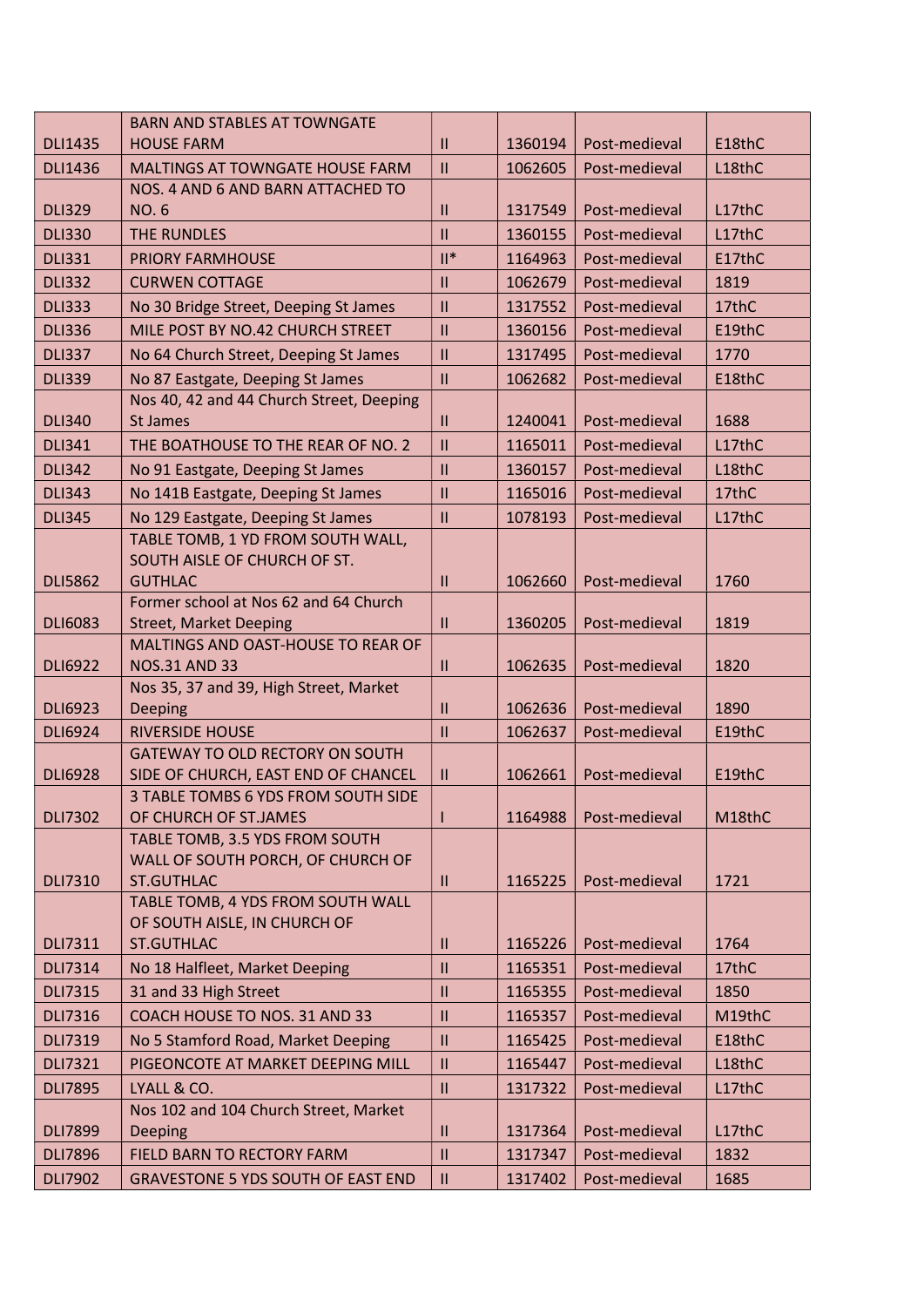|                | OF CHANCEL OF CHURCH OF ST.GUTHLAC       |              |         |               |                     |
|----------------|------------------------------------------|--------------|---------|---------------|---------------------|
|                | Nos 17 and 19 High Street, Market        |              |         |               |                     |
| <b>DLI8010</b> | Deeping                                  | Ш            | 1360170 | Post-medieval | M <sub>18</sub> thC |
|                | <b>GRAVESTONE 10 YDS FROM SOUTH WALL</b> |              |         |               |                     |
|                | OF SOUTH AISLE OF CHURCH OF              |              |         |               |                     |
| <b>DLI8013</b> | ST.GUTHLAC                               | $\mathbf{I}$ | 1360184 | Post-medieval | 1741                |
| <b>DLI8014</b> | <b>TSB BANK</b>                          | $\mathbf{I}$ | 1360187 | Post-medieval | L18thC              |
|                | MILEPOST (SOUTH OF JUNCTION WITH         |              |         |               |                     |
| <b>DLI8190</b> | TOWN-GATE OUTGANG EAST ROAD)             | $\mathbf{I}$ | 1062683 | Post-medieval | E19thC              |
|                | WALL AND 2 GATEWAYS TO WEST SIDE         |              |         |               |                     |
| <b>DLI8373</b> | OF CHURCHYARD                            | $\mathbf{H}$ | 1360183 | Post-medieval | E19thC              |
|                | K6 TELEPHONE KIOSK ON ISLAND             |              |         |               |                     |
| <b>DLI1422</b> | (OPPOSITE POLICE STATION)                | H.           | 1261189 | Modern        | 1935                |

# Scheduled Monuments

| DesigUID       | RecordType | <b>Name</b>                                          | <b>NHLE</b> | period   |
|----------------|------------|------------------------------------------------------|-------------|----------|
|                |            | Iron Age and Roman settlement including a saltern on |             |          |
| <b>DLI565</b>  | <b>SAM</b> | <b>Hall Meadow</b>                                   | 1009998     | Iron Age |
| <b>DLI502</b>  | <b>SAM</b> | Roman site, Priors Meadow                            | 1004985     | Roman    |
| <b>DLI1966</b> | <b>SAM</b> | Kenulph's stone                                      | 1005040     | Medieval |
| <b>DLI433</b>  | <b>SAM</b> | Deeping Gate Bridge                                  | 1003767     | Medieval |
| <b>DLI721</b>  | <b>SAM</b> | Village cross, Towngate                              | 1009219     | Medieval |
|                |            |                                                      |             | Post-    |
| <b>DLI2064</b> | <b>SAM</b> | Village cross and lock-up, Deeping St James          | 1009220     | medieval |

# Non-designated heritage assets

| <b>HER ID</b> | Name                                     | Period                    | <b>Monument Types</b>   |
|---------------|------------------------------------------|---------------------------|-------------------------|
| MLI34978      | STRAIGHT-TUSKED ELEPHANT                 | Middle Palaeolithic       | <b>FINDSPOT</b>         |
|               |                                          |                           | <b>WATER CHANNEL,</b>   |
| MLI83009      | Paleochannel Godsey's Lane               | Prehistoric               | <b>NATURAL FEATURE</b>  |
|               | A MULTI-PHASE PREHISTORIC SITE IN MARKET |                           | SETTLEMENT,             |
| MLI34045      | <b>DEEPING</b>                           | Later Prehistoric         | <b>ARTEFACT SCATTER</b> |
|               | A POSSIBLE PREHISTORIC SITE, DEEPING ST  |                           |                         |
| MLI34059      | <b>JAMES</b>                             | Later Prehistoric         | <b>ARTEFACT SCATTER</b> |
|               |                                          | Early Mesolithic to Later |                         |
| MLI33459      | VARIOUS FLINTS FOUND IN DEEPING ST JAMES | Prehistoric               | <b>FLINT SCATTER</b>    |
|               |                                          | Early Neolithic to Early  |                         |
| MLI82064      | Worked flint, south of Towngate East     | <b>Bronze Age</b>         | <b>FINDSPOT</b>         |
|               |                                          | Early Neolithic to Early  |                         |
| MLI82065      | Worked flint, west of Linchfield Road    | <b>Bronze Age</b>         | <b>FINDSPOT</b>         |
|               |                                          | Early Neolithic to Early  |                         |
| MLI82066      | Worked flint, east of Linchfield Road    | <b>Bronze Age</b>         | <b>FINDSPOT</b>         |
|               |                                          | Early Neolithic to Early  |                         |
| MLI82067      | Worked flint, east of Hall Meadow Road   | <b>Bronze Age</b>         | <b>FINDSPOT</b>         |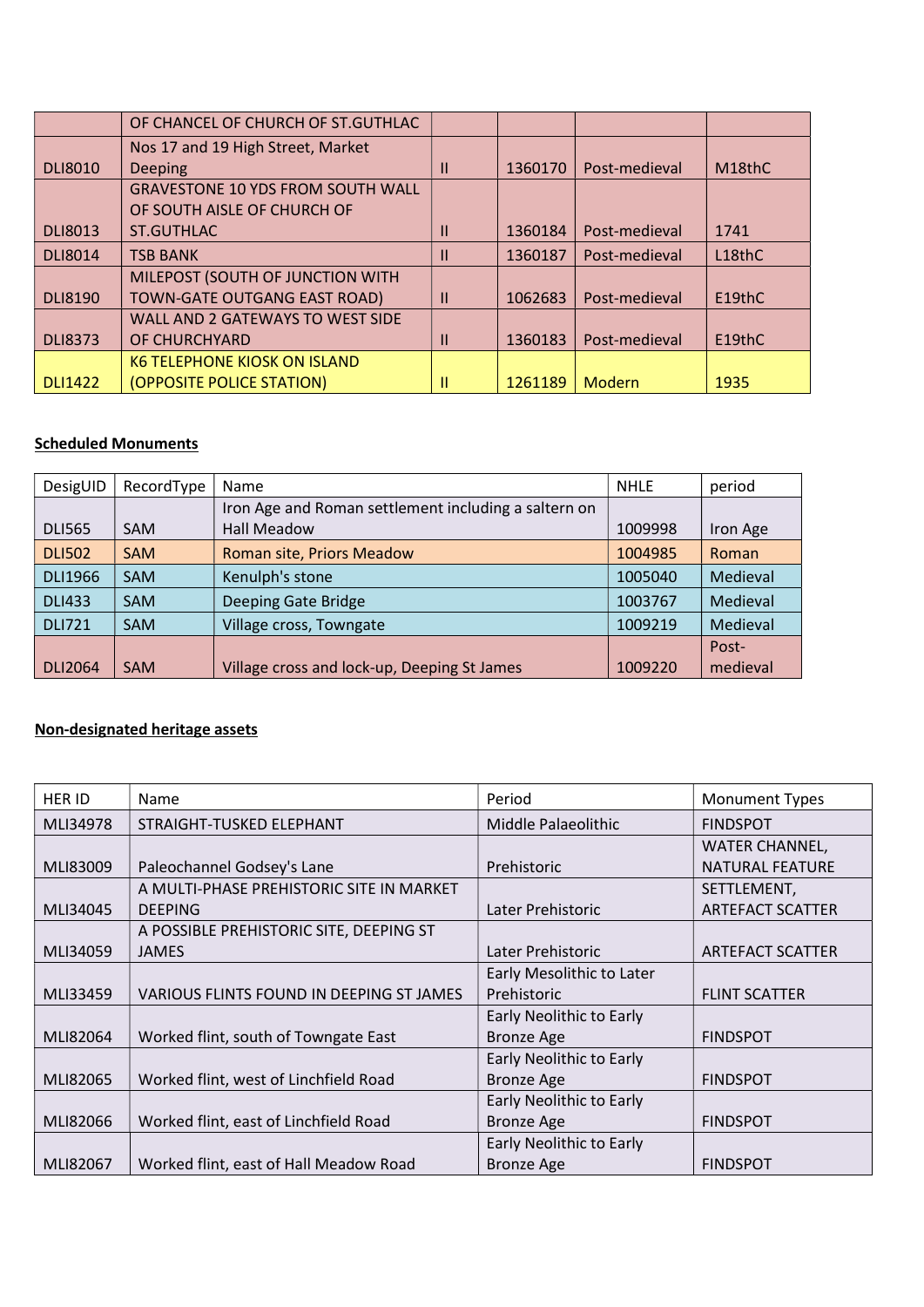|          |                                                                                              | Early Neolithic to Early                     |                             |
|----------|----------------------------------------------------------------------------------------------|----------------------------------------------|-----------------------------|
| MLI82068 | Worked flint, Hall Meadow                                                                    | <b>Bronze Age</b>                            | <b>FINDSPOT</b>             |
|          |                                                                                              |                                              | <b>CURVILINEAR</b>          |
| MLI98885 | Curvilinear Feature, Market Deeping                                                          | Early Neolithic to Roman                     | <b>ENCLOSURE</b>            |
| MLI33447 | STONE AXE FOUND IN DEEPING ST JAMES                                                          | Neolithic                                    | <b>FINDSPOT</b>             |
|          |                                                                                              |                                              | RING DITCH, LINEAR          |
|          |                                                                                              |                                              | FEATURE, ENCLOSURE,         |
|          |                                                                                              |                                              | ROUND BARROW,               |
|          |                                                                                              |                                              | HENGE ENCLOSURE,            |
|          |                                                                                              |                                              | RING DITCH, LINEAR          |
|          |                                                                                              |                                              | FEATURE, POST HOLE,         |
|          |                                                                                              |                                              | MORTUARY HOUSE,             |
|          | CROPMARK SITE NORTH OF NORTH FIELD                                                           | Early Neolithic to Late                      | PIT, DITCH, BARROW          |
| MLI33431 | <b>ROAD</b>                                                                                  | <b>Bronze Age</b>                            | <b>CEMETERY</b>             |
|          | SURFACE SCATTER OF FLINT W OF WENSOR                                                         | Early Neolithic to Late                      |                             |
| MLI34042 | CASTLE FARM, MARKET DEEPING                                                                  | <b>Bronze Age</b>                            | <b>FLINT SCATTER</b>        |
|          |                                                                                              | Early Neolithic to Late                      |                             |
| MLI83100 | Prehistoric flint scatter, Market Deeping Bypass                                             | <b>Bronze Age</b>                            | <b>ARTEFACT SCATTER</b>     |
|          |                                                                                              | Early Neolithic to Late                      |                             |
| MLI83101 | Flint found on Market Deeping Bypass                                                         | <b>Bronze Age</b>                            | <b>ARTEFACT SCATTER</b>     |
|          |                                                                                              | Early Neolithic to Late                      |                             |
| MLI83105 | Flint artefact scatter, Market Deeping Bypass                                                | <b>Bronze Age</b>                            | <b>ARTEFACT SCATTER</b>     |
|          | Neolithic stone axe (part of) and flint artefacts,                                           | Early Neolithic to Late                      |                             |
| MLI33449 | Deeping St James                                                                             | <b>Bronze Age</b>                            | <b>FINDSPOT</b>             |
| MLI98025 |                                                                                              | Early Neolithic to Late<br><b>Bronze Age</b> | <b>FINDSPOT</b>             |
|          | Prehistoric Flint Flake, Deeping St James<br>Possible late Neolithic Industrial Site, Market | Late Neolithic to Early                      |                             |
| MLI83114 | Deeping Bypass                                                                               | <b>Bronze Age</b>                            | PIT, POST HOLE              |
|          | Late Neolithic or Early Bronze age flint scraper                                             | Late Neolithic to Early                      |                             |
| MLI83219 | found off Whitley Way                                                                        | <b>Bronze Age</b>                            | <b>FINDSPOT</b>             |
|          | EARLY BRONZE AGE BARROW, MARKET                                                              | Later Prehistoric to Early                   |                             |
| MLI34047 | <b>DEEPING</b>                                                                               | <b>Bronze Age</b>                            | <b>ROUND BARROW</b>         |
|          | EARLY BRONZE AGE BARROW, MARKET                                                              | Later Prehistoric to Early                   |                             |
| MLI34048 | <b>DEEPING</b>                                                                               | <b>Bronze Age</b>                            | <b>ROUND BARROW</b>         |
|          | EARLY BRONZE AGE BARROW, MARKET                                                              | Later Prehistoric to Early                   |                             |
| MLI34049 | <b>DEEPING</b>                                                                               | <b>Bronze Age</b>                            | <b>ROUND BARROW</b>         |
|          | EARLY BRONZE AGE BARROW, MARKET                                                              | Later Prehistoric to Early                   | ROUND BARROW,               |
| MLI34050 | <b>DEEPING</b>                                                                               | <b>Bronze Age</b>                            | <b>ROUND BARROW</b>         |
|          | EARLY BRONZE AGE BARROW, MARKET                                                              | Later Prehistoric to Early                   |                             |
| MLI34051 | <b>DEEPING</b>                                                                               | <b>Bronze Age</b>                            | <b>ROUND BARROW</b>         |
|          | EARLY BRONZE AGE BARROW, MARKET                                                              | Later Prehistoric to Early                   | ROUND BARROW,               |
| MLI34052 | <b>DEEPING</b>                                                                               | <b>Bronze Age</b>                            | <b>ROUND BARROW</b>         |
|          |                                                                                              |                                              | ARTEFACT SCATTER,           |
|          |                                                                                              |                                              | PIT, GULLY, POST            |
|          |                                                                                              | Early Neolithic to Early Iron                | HOLE, RING DITCH,           |
| MLI34057 | PREHISTORIC ACTIVITY, DEEPING ST JAMES                                                       | Age                                          | <b>EXTRACTIVE PIT, WELL</b> |
|          | Early Bronze Age pit on land off Godsey's Lane,                                              |                                              |                             |
| MLI91294 | <b>Market Deeping</b>                                                                        | Early Bronze Age                             | PIT                         |
|          | EARLY BRONZE AGE AXE HAMMER FOUND,                                                           |                                              |                             |
| MLI33432 | SOUTH OF LANGTOFT DRAIN                                                                      | Early Bronze Age                             | <b>FINDSPOT</b>             |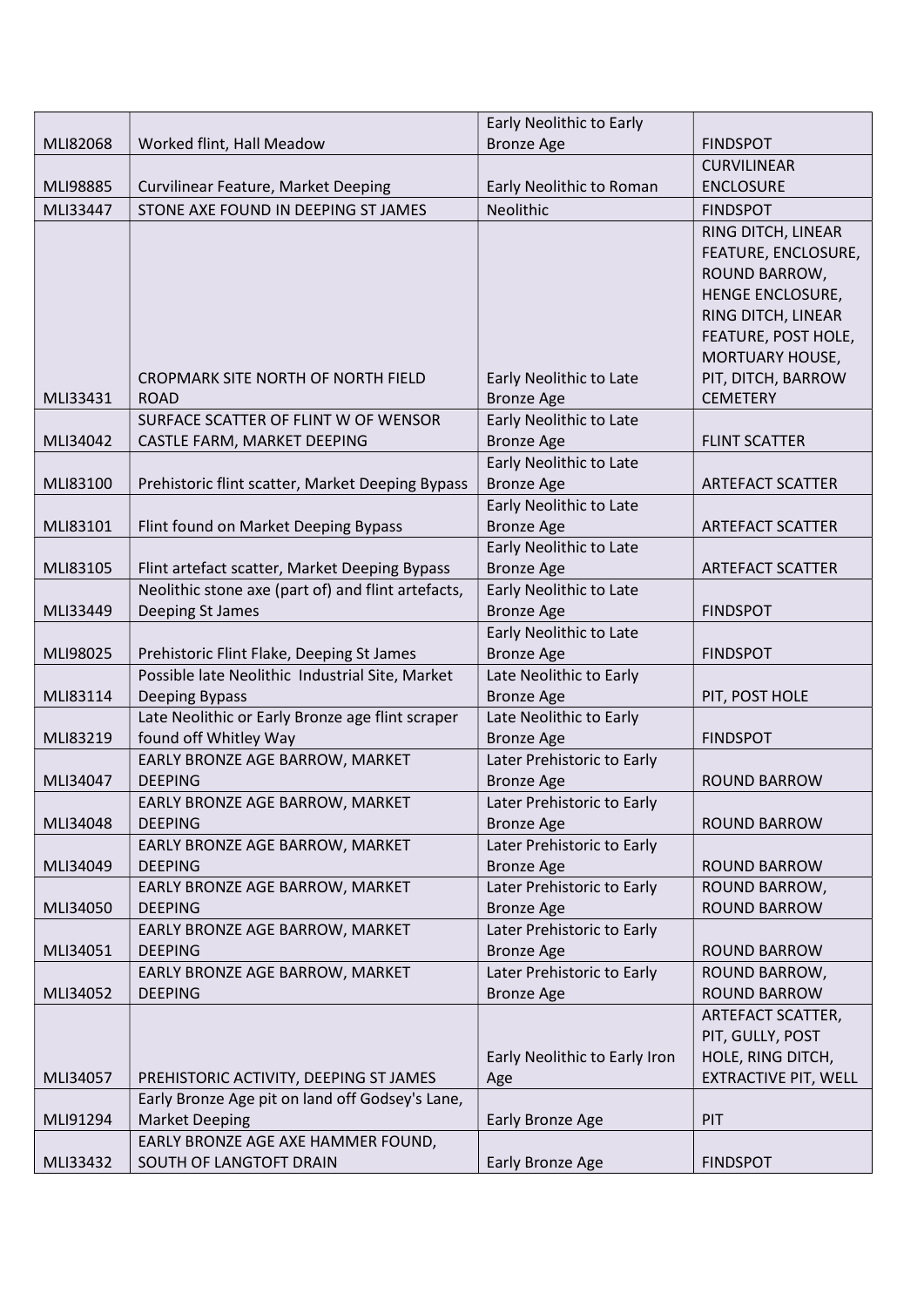|          | BARROW AND FLINT SCATTER IN MARKET             |                           | ROUND BARROW,            |
|----------|------------------------------------------------|---------------------------|--------------------------|
| MLI34046 | <b>DEEPING</b>                                 | Early Bronze Age          | <b>ARTEFACT SCATTER</b>  |
|          |                                                |                           | ROUND BARROW,            |
|          |                                                |                           | ROUND BARROW,            |
| MLI33443 | Possible Burial Mound, Deeping St James        | <b>Bronze Age</b>         | <b>MOUND</b>             |
|          |                                                |                           | RING DITCH, BARROW       |
|          | EARLY BRONZE AGE BARROW CEMETERY,              |                           | CEMETERY, ROUND          |
| MLI34053 | <b>MARKET DEEPING</b>                          | <b>Bronze Age</b>         | <b>BARROW</b>            |
|          |                                                |                           | ROUND BARROW,            |
| MLI34068 | POSSIBLE BARROW SOUTH OF BARRON'S FARM         | <b>Bronze Age</b>         | <b>MOUND</b>             |
|          | RING DITCH CROPMARK, NORTHEAST OF              |                           | RING DITCH, ROUND        |
| MLI34758 | WILLOWFIELD                                    | <b>Bronze Age</b>         | <b>BARROW</b>            |
|          | FLINT SCATTER FOUND, SOUTHWEST OF              |                           |                          |
| MLI34765 | <b>MAWBY'S FARM</b>                            | <b>Bronze Age</b>         | <b>FLINT SCATTER</b>     |
|          |                                                |                           | SETTLEMENT, SALT         |
| MLI34856 | BRONZE AGE REMAINS, WELLAND BANK PIT           | <b>Bronze Age</b>         | WORKS, FIELD SYSTEM      |
|          | Possible cropmark round barrow, Deeping St     |                           | RING DITCH, ROUND        |
| MLI90784 | James                                          | <b>Bronze Age</b>         | <b>BARROW</b>            |
|          | Possible cropmark round barrow, Deeping St     |                           | RING DITCH, ROUND        |
| MLI90783 | James                                          | <b>Bronze Age</b>         | <b>BARROW</b>            |
|          |                                                | Early Bronze Age to Late  | ARTEFACT SCATTER,        |
| MLI34058 | PREHISTORIC SITE, DEEPING ST JAMES             | Iron Age                  | POST HOLE                |
|          | ROMAN ARTEFACTS FOUND IN DEEPING ST            |                           | ARTEFACT SCATTER,        |
| MLI34075 | <b>JAMES</b>                                   | Early Bronze Age to Roman | FINDSPOT?                |
|          | BRONZE AGE CINERARY URN, DEEPING ST            |                           |                          |
| MLI33445 | <b>JAMES</b>                                   | Middle Bronze Age         | PIT, BURIAL              |
|          | Barbed and Tanged Arrowhead, Deeping St        |                           |                          |
| MLI83520 | James                                          | Late Bronze Age           | <b>FINDSPOT</b>          |
|          |                                                |                           | FIELD SYSTEM, DITCH,     |
|          |                                                |                           | TRACKWAY,                |
|          |                                                |                           | ENCLOSURE, DITCH,        |
|          |                                                |                           | POST HOLE, PIT,          |
|          |                                                |                           | ARTEFACT SCATTER,        |
| MLI83500 | Late Bronze Age Co-Axial Field System          | Later Prehistoric         | WELL                     |
|          |                                                | Late Bronze Age to Early  |                          |
| MLI34064 | PREHISTORIC SITE, DEEPING ST JAMES             | Iron Age                  | <b>ARTEFACT SCATTER</b>  |
|          |                                                |                           | SETTLEMENT,              |
|          |                                                |                           | TRACKWAY, DITCH,         |
|          |                                                |                           | <b>BANK (EARTHWORK),</b> |
|          |                                                |                           | DITCHED ENCLOSURE,       |
|          |                                                |                           | PIT, POST HOLE,          |
|          |                                                |                           | GULLY, PIT, BURIAL,      |
|          | Late Bronze Age or Iron Age to Roman features, |                           | CREMATION, DITCH,        |
|          | Mill Field, Market Deeping                     | Late Bronze Age to Roman  | <b>FARMSTEAD</b>         |
|          |                                                |                           | DITCH, PIT,              |
|          |                                                |                           | TRACKWAY, ROAD,          |
|          |                                                |                           | <b>ENCLOSURE, RING</b>   |
|          |                                                |                           | DITCH, ROUND HOUSE       |
|          |                                                |                           | (DOMESTIC),              |
|          | Late Iron Age to Romano-British settlement     |                           | FARMSTEAD, GULLY,        |
| MLI81553 | features, Market Deeping                       | Early Iron Age to Roman   | POST HOLE, HEARTH,       |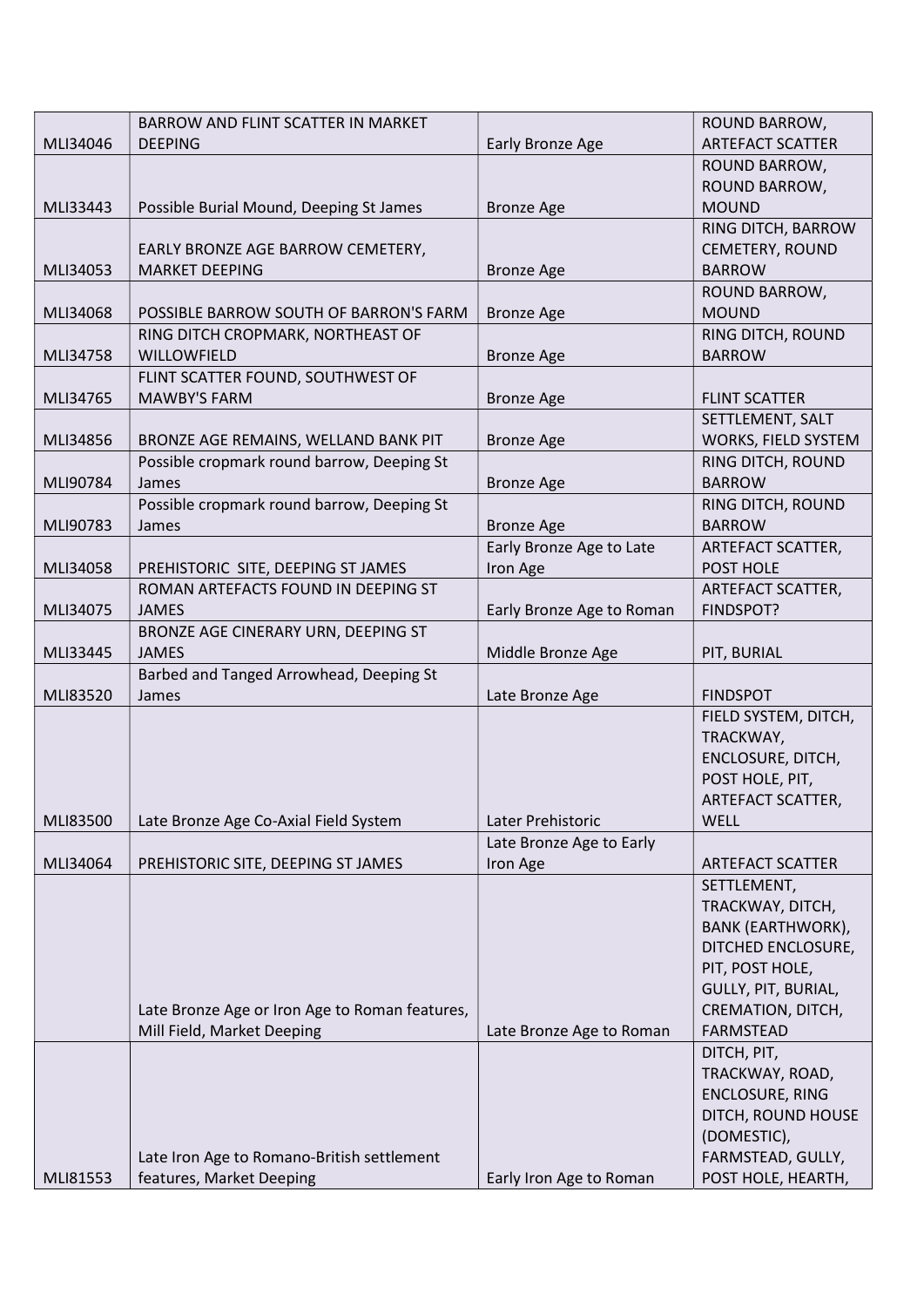|           |                                                |                        | <b>BOUNDARY DITCH,</b>      |
|-----------|------------------------------------------------|------------------------|-----------------------------|
|           |                                                |                        | SETTLEMENT, SALT            |
|           |                                                |                        | <b>WORKS</b>                |
|           |                                                |                        | SETTLEMENT,                 |
|           |                                                |                        | ARTEFACT SCATTER,           |
|           |                                                |                        | <b>STRUCTURE, STAKE</b>     |
|           |                                                |                        |                             |
|           |                                                |                        | HOLE, SALT WORKS,           |
|           |                                                |                        | DITCH, FENCE, POST          |
| MLI34043  | IRON AGE SETTLEMENT IN MARKET DEEPING          | Iron Age               | <b>HOLE</b>                 |
|           |                                                |                        | SETTLEMENT, SALT            |
| MLI34923  | IRON AGE REMAINS, WELLAND BANK PIT             | Iron Age               | WORKS, FIELD SYSTEM         |
|           |                                                |                        | SETTLEMENT, DITCH,          |
|           |                                                |                        | <b>BOUNDARY DITCH, PIT,</b> |
|           |                                                |                        | POST HOLE, MULTIPLE         |
|           |                                                |                        | DITCH SYSTEM,               |
|           |                                                |                        | ENCLOSURE, FIELD            |
| MLI83501  | Triple Ditch System and Associated Settlements | Iron Age               | <b>SYSTEM</b>               |
| MLI34060  | LATE PREHISTORIC SITE, DEEPING ST JAMES        | Iron Age               | <b>FINDSPOT</b>             |
| MLI34062  | POSSIBLE IRON AGE SITE, DEEPING ST JAMES       | Iron Age               | <b>FINDSPOT</b>             |
|           |                                                |                        | SETTLEMENT,                 |
|           | IRON AGE SETTLEMENT SITE, INCLUDING A          |                        | ARTEFACT SCATTER,           |
| MLI34066  | SALTERN ON HALL MEADOW                         | Middle Iron Age        | <b>SALT WORKS</b>           |
|           | GOLD COIN OF ADDEDOMAROS FOUND IN              |                        |                             |
| MLI34074  | <b>DEEPING ST JAMES</b>                        | Late Iron Age          | <b>FINDSPOT</b>             |
|           | Iron Age to Roman find(s) from Market          |                        |                             |
| MLI102566 | Deeping.                                       | Late Iron Age to Roman | <b>FINDSPOT</b>             |
| MLI111795 | Roman find(s) from ASGARBY AND HOWELL.         | Roman                  | <b>FINDSPOT</b>             |
|           |                                                |                        | <b>ARTEFACT SCATTER,</b>    |
| MLI30047  | <b>Roman site, Priory Meadow</b>               | Roman                  | <b>SETTLEMENT</b>           |
| MLI33448  | Roman Coin Hoard, Deeping St James             | Roman                  | <b>FINDSPOT</b>             |
|           | ROMAN COINS FOUND IN 1974, DEEPING             |                        |                             |
| MLI33450  | <b>COMMON</b>                                  | Roman                  | <b>FINDSPOT</b>             |
|           | ROMAN BRONZE RITUAL CROWN, FOUND IN            |                        |                             |
| MLI33456  | <b>DEEPING ST JAMES</b>                        | Roman                  | <b>FINDSPOT</b>             |
|           |                                                |                        |                             |
| MLI33463  | Roman Coin Hoard, Frognall, Deeping St James   | Roman                  | <b>ARTEFACT SCATTER</b>     |
|           |                                                |                        | FARMSTEAD,                  |
|           |                                                |                        | SETTLEMENT,                 |
|           |                                                |                        | <b>ARTEFACT SCATTER,</b>    |
|           | ROMANO-BRITISH SETTLEMENT SITE, MARKET         |                        | DITCH, ENCLOSURE,           |
| MLI34044  | <b>DEEPING</b>                                 | Roman                  | <b>STRUCTURE, FLOOR</b>     |
|           | ROMANO BRITISH OCCUPATION SITE, DEEPING        |                        |                             |
| MLI34054  | <b>ST JAMES</b>                                | Roman                  | <b>ARTEFACT SCATTER</b>     |
|           | ROMANO BRITISH SETTLEMENT SITE, DEEPING        |                        |                             |
| MLI34055  | <b>ST JAMES</b>                                | Roman                  | <b>ARTEFACT SCATTER</b>     |
|           | ROMANO BRITISH SETTLEMENT SITE, DEEPING        |                        |                             |
| MLI34055  | <b>ST JAMES</b>                                | Roman                  | <b>ARTEFACT SCATTER</b>     |
|           | POSSIBLE ROMANO BRITISH SETTLEMENT SITE,       |                        |                             |
| MLI34056  | <b>DEEPING ST JAMES</b>                        | Roman                  | <b>ARTEFACT SCATTER</b>     |
|           | ROMANO BRITISH DEBRIS SCATTER, DEEPING         |                        |                             |
| MLI34061  | <b>ST JAMES</b>                                | Roman                  | <b>ARTEFACT SCATTER</b>     |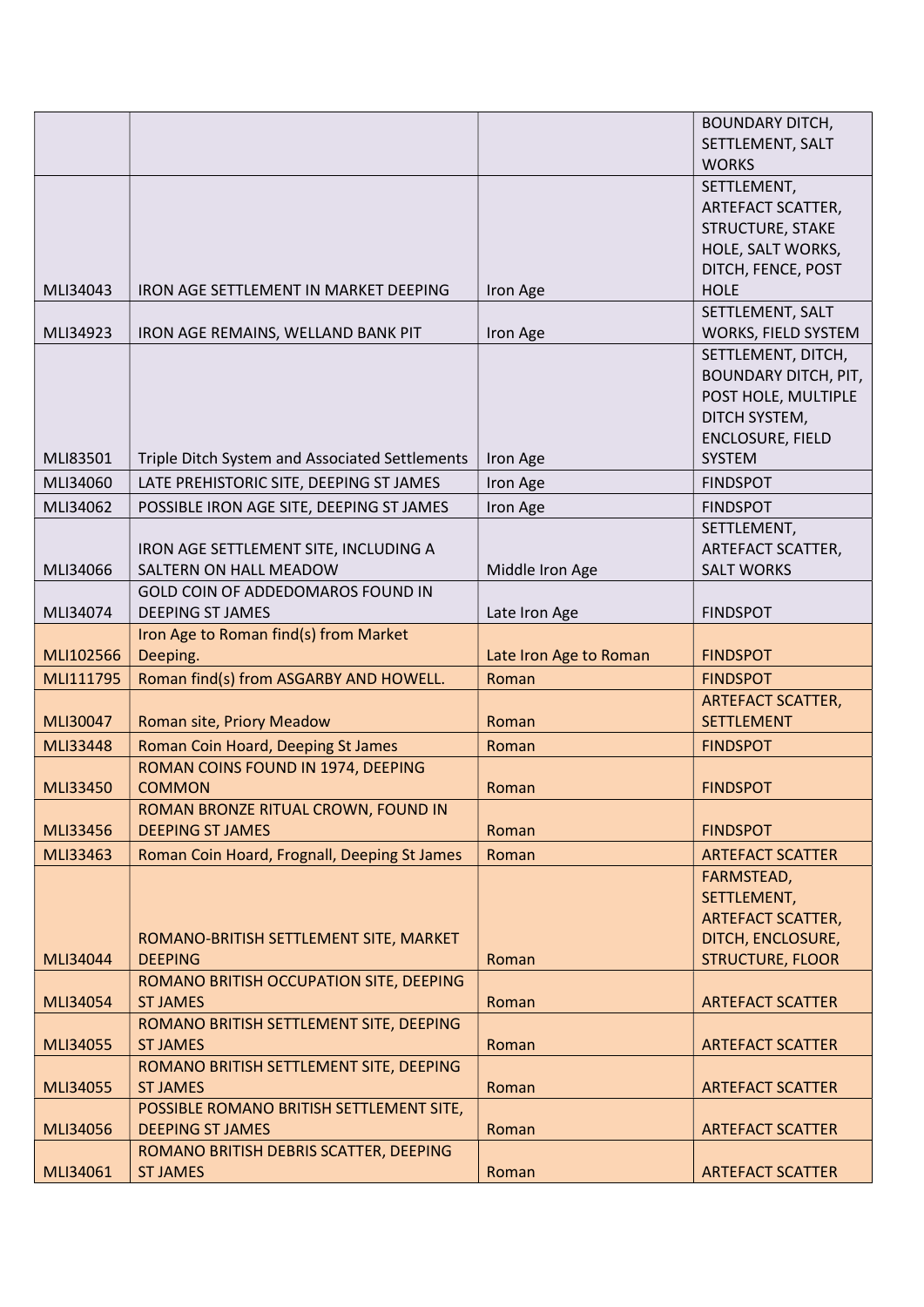|                 | ROMANO BRITISH DEBRIS SCATTER, DEEPING        |                                   |                            |
|-----------------|-----------------------------------------------|-----------------------------------|----------------------------|
| MLI34061        | <b>ST JAMES</b>                               | Roman                             | <b>ARTEFACT SCATTER</b>    |
|                 | ROMANO BRITISH DEBRIS SCATTER, DEEPING        |                                   |                            |
| MLI34061        | <b>ST JAMES</b>                               | Roman                             | <b>ARTEFACT SCATTER</b>    |
|                 | ROMANO BRITISH SETTLEMENT SITE, DEEPING       |                                   | SETTLEMENT,                |
| MLI34063        | <b>ST JAMES</b>                               | Roman                             | <b>ARTEFACT SCATTER</b>    |
| MLI34065        | Roman brick and tile, Deeping St James        | Roman                             | <b>ARTEFACT SCATTER</b>    |
|                 |                                               |                                   | SETTLEMENT,                |
|                 | ROMANO BRITISH SETTLEMENT SITE,               |                                   | <b>ARTEFACT SCATTER,</b>   |
| MLI34067        | <b>INCLUDING A SALTERN ON HALL MEADOW</b>     | Roman                             | <b>SALT WORKS</b>          |
|                 | POSSIBLE ROMAN ARTIFICIAL RIVER COURSE,       |                                   |                            |
| MLI34069        | FROM DEEPING ST JAMES TO DEEPING FEN          | Roman                             | CANAL, DRAIN               |
|                 |                                               |                                   | FARMSTEAD,                 |
|                 | ROMANO BRITISH SETTLEMENT SITE, DEEPING       |                                   | <b>ARTEFACT SCATTER,</b>   |
| MLI34070        | <b>ST JAMES</b>                               | Roman                             | <b>LINEAR FEATURE</b>      |
|                 | ROMANO BRITISH SETTLEMENT SITE, DEEPING       |                                   | SETTLEMENT,                |
| MLI34073        | <b>ST JAMES</b>                               | Roman                             | <b>ARTEFACT SCATTER</b>    |
|                 | ROMANO-BRITISH METALWORK FOUND                |                                   |                            |
| MLI34695        | NORTHEAST OF MARKET DEEPING                   | Roman                             | <b>ARTEFACT SCATTER</b>    |
| MLI60706        | Car Dyke in Lincolnshire                      | Roman                             | <b>CANAL, DRAIN</b>        |
| MLI82040        | Roman tile sherd, south of Towngate East      | Roman                             | <b>FINDSPOT</b>            |
| MLI82044        | Roman potsherd, west of Linchfield Road       | Roman                             | <b>FINDSPOT</b>            |
| MLI82051        | Post-Roman potsherd, Hall Meadow Road         | <b>Post Roman</b>                 | <b>FINDSPOT</b>            |
| MLI82056        | Roman finds, east of Back Lane                | Roman                             | <b>ARTEFACT SCATTER</b>    |
| MLI82058        | Roman pottery, Priors Meadow                  | Roman                             | <b>ARTEFACT SCATTER</b>    |
| <b>MLI83098</b> | Roman pottery scatter, Market Deeping Bypass  | Roman                             | <b>ARTEFACT SCATTER</b>    |
|                 | Romano-British pottery found at Market        |                                   |                            |
| MLI83102        | <b>Deeping Bypass</b>                         | Roman                             | <b>ARTEFACT SCATTER</b>    |
|                 | Romano-British pottery scatter, Market        |                                   |                            |
| MLI83108        | <b>Deeping Bypass</b>                         | Roman                             | <b>ARTEFACT SCATTER</b>    |
| MLI83196        | Roman ditch and pit, Priory Close             | Roman                             | DITCH, PIT                 |
|                 |                                               |                                   | SETTLEMENT,                |
| MLI83517        | <b>Romano-British Settlement</b>              | Roman                             | <b>ARTEFACT SCATTER</b>    |
| MLI84317        | Roman finds, Tye's Drove, Deeping St James    | Roman                             | <b>ARTEFACT SCATTER</b>    |
|                 | Roman pottery sherd, Priory Close, Deeping St |                                   |                            |
| MLI85894        | James                                         | Roman                             | <b>FINDSPOT</b>            |
|                 | EARLY MEDIEVAL REMAINS, BRIDGE STREET,        |                                   |                            |
| MLI34849        | <b>DEEPING ST JAMES</b>                       | <b>Early Medieval/Dark Age</b>    | <b>MIDDEN</b>              |
|                 | ANGLO-SAXON SCULPTURAL FRAGMENTS,             |                                   |                            |
| MLI33438        | <b>ST.GUTHLAC'S CHURCH</b>                    | <b>Early Medieval/Dark Age</b>    | <b>CROSS, CARVED STONE</b> |
|                 | Early Saxon pottey sherd, Market Deeping      |                                   |                            |
| MLI83103        | <b>Bypass</b>                                 | <b>Early Medieval/Dark Age</b>    | <b>FINDSPOT</b>            |
|                 | Early saxon pottery sherd found at the Market |                                   |                            |
| MLI83107        | <b>Deeping Bypass</b>                         | <b>Early Medieval/Dark Age</b>    | <b>FINDSPOT</b>            |
| MLI100163       | Anglo-Saxon find(s) from MARKET DEEPING.      | <b>Early Medieval/Dark Age</b>    | <b>FINDSPOT</b>            |
| MLI100663       | Anglo-Saxon find(s) from SOUTH KESTEVEN.      | <b>Early Medieval/Dark Age</b>    | <b>FINDSPOT</b>            |
| MLI100664       | Anglo-Saxon find(s) from SOUTH KESTEVEN.      | <b>Early Medieval/Dark Age</b>    | <b>FINDSPOT</b>            |
|                 | Medieval pottery scatter, Market deeping      | <b>Early Medieval/Dark Age to</b> |                            |
| MLI83099        | <b>Bypass</b>                                 | Medieval                          | <b>ARTEFACT SCATTER</b>    |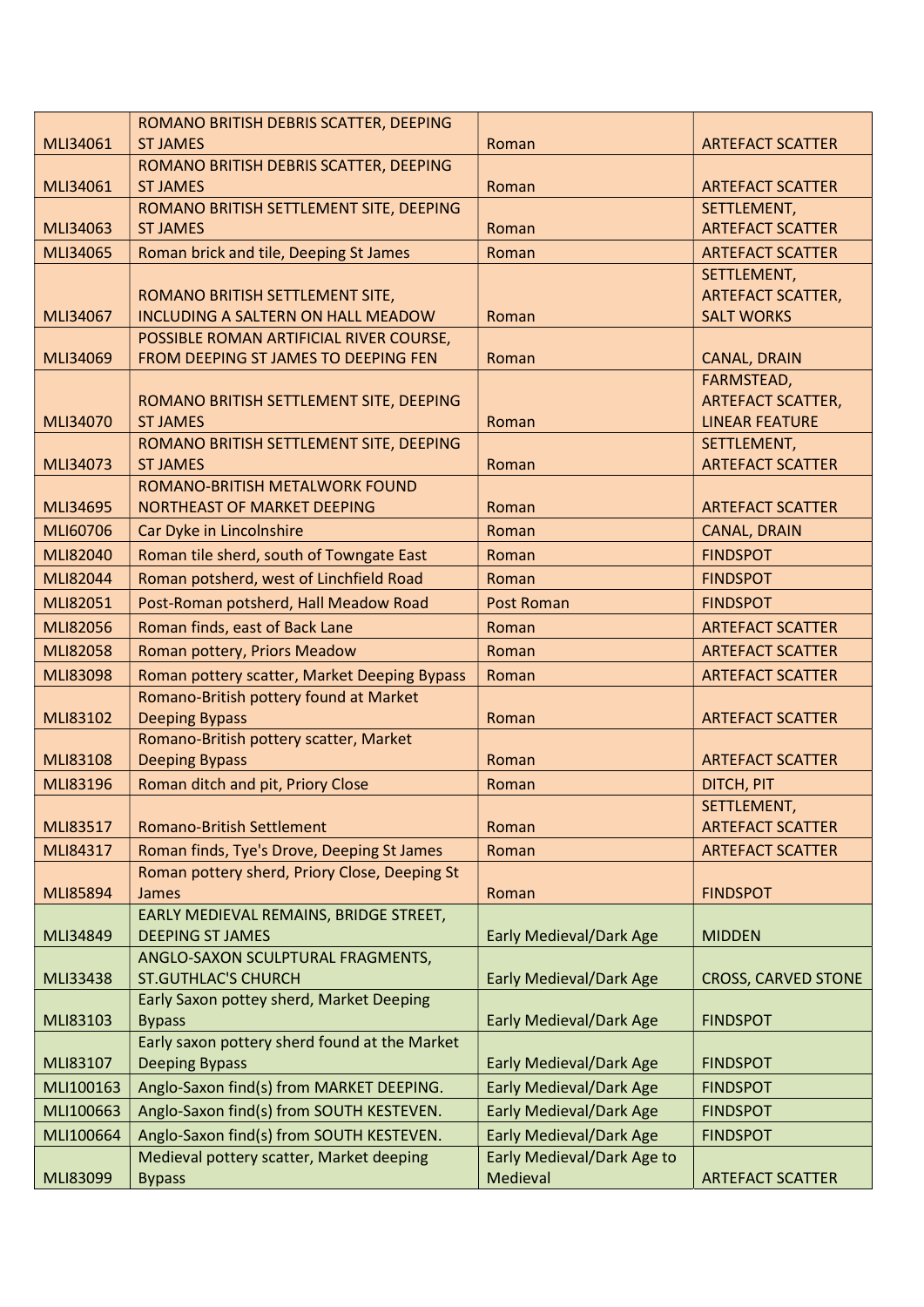|           | Anglo-Saxon to Medieval find(s) from SOUTH                          | Early Medieval/Dark Age to       |                         |
|-----------|---------------------------------------------------------------------|----------------------------------|-------------------------|
| MLI101276 | <b>KESTEVEN.</b>                                                    | Medieval                         | <b>FINDSPOT</b>         |
|           | MEDIEVAL POTTERY FOUND AT NEW POLICE                                |                                  |                         |
| MLI33433  | <b>STATION, HIGH STREET</b>                                         | Medieval                         | <b>ARTEFACT SCATTER</b> |
| MLI33436  | Village cross, Towngate, Market Deeping                             | Medieval                         | <b>CROSS</b>            |
|           | MEDIEVAL POTTERY FROM BRIDGE STREET,                                |                                  |                         |
| MLI34852  | <b>DEEPING ST JAMES</b>                                             | Medieval                         | <b>ARTEFACT SCATTER</b> |
|           |                                                                     |                                  | <b>CROSS, BOUNDARY</b>  |
| MLI35037  | KENNULPH'S STONE, CROWLAND                                          | Medieval                         | <b>MARKER</b>           |
| MLI81527  | Medieval pottery scatter, Towngate East                             | Medieval                         | <b>ARTEFACT SCATTER</b> |
| MLI81578  | Medieval ridge and furrow, Mill Field                               | Medieval                         | <b>RIDGE AND FURROW</b> |
|           |                                                                     |                                  | ARTEFACT SCATTER,       |
|           | Medieval potttery scatter and ridge and                             |                                  | RIDGE AND FURROW,       |
| MLI83104  | furrow, Market Deeping Bypass                                       | Medieval                         | <b>BOUNDARY</b>         |
|           | Medieval pottery scatter, Market Deeping                            |                                  |                         |
| MLI83106  | <b>Bypass</b>                                                       | Medieval                         | <b>ARTEFACT SCATTER</b> |
|           | Medieval ridge and furrow on the Market                             |                                  |                         |
| MLI83117  | <b>Deeping Bypass</b>                                               | Medieval                         | <b>RIDGE AND FURROW</b> |
| MLI83220  | Possible Ridge and Furrow, off Whitley Lane                         | Medieval                         | <b>RIDGE AND FURROW</b> |
| MLI83505  | Late medieval coin hoard, Deeping St James                          | Medieval                         | <b>ARTEFACT SCATTER</b> |
|           | Medieval field system, Rectory Farm, West                           |                                  | FIELD SYSTEM, RIDGE     |
| MLI97752  | Deeping                                                             | Medieval                         | <b>AND FURROW</b>       |
|           | Medieval fired clay and pottery, Northfield                         |                                  |                         |
| MLI98073  | Road, Market Deeping<br>Medieval Ridge and Furrow, Northfield Road, | Medieval                         | <b>ARTEFACT SCATTER</b> |
| MLI81583  | <b>Market Deeping</b>                                               | Medieval                         | <b>RIDGE AND FURROW</b> |
|           |                                                                     |                                  | PRIORY, CELL,           |
| MLI33435  | Priory of St James, Deeping St James                                | Medieval                         | <b>RELIGIOUS HOUSE</b>  |
| MLI82038  | Medieval potsherd, south of Towngate East                           | Medieval                         | <b>FINDSPOT</b>         |
| MLI82043  | Medieval potsherd, west of Linchfield Road                          | Medieval                         | <b>FINDSPOT</b>         |
|           | French Jetton, found at 73 Horsegate, Deeping                       |                                  |                         |
| MLI83506  | St James                                                            | Medieval                         | <b>FINDSPOT</b>         |
|           | Re-used 13th century arch in the gateway to                         |                                  | ARCHITECTURAL           |
| MLI97598  | the Old Rectory, Market Deeping                                     | Medieval                         | <b>FRAGMENT</b>         |
| MLI104587 | Medieval find(s) from Market Deeping.                               | Medieval                         | <b>FINDSPOT</b>         |
| MLI105917 | Medieval find(s) from SOUTH KESTEVEN.                               | Medieval                         | <b>FINDSPOT</b>         |
| MLI30045  | VILLAGE CROSS, DEEPING ST JAMES                                     | <b>Medieval to Post Medieval</b> |                         |
|           | Medieval/post-medieval finds, south of                              |                                  | <b>CROSS</b>            |
| MLI82041  | <b>Towngate East</b>                                                | <b>Medieval to Post Medieval</b> | <b>ARTEFACT SCATTER</b> |
|           | Medieval/post-medieval finds, opposite Willow                       |                                  |                         |
| MLI82042  | Court                                                               | <b>Medieval to Post Medieval</b> | <b>ARTEFACT SCATTER</b> |
| MLI82054  | Medieval/post-medieval finds, Hall Meadow                           | <b>Medieval to Post Medieval</b> | <b>ARTEFACT SCATTER</b> |
|           | Medieval /post-medieval finds, east of Back                         |                                  |                         |
| MLI82057  | Lane                                                                | <b>Medieval to Post Medieval</b> | <b>ARTEFACT SCATTER</b> |
| MLI82059  | Medieval/post-medieval finds, Priors Meadow                         | <b>Medieval to Post Medieval</b> | <b>ARTEFACT SCATTER</b> |
|           | Medieval/post-medieval pottery, south of                            |                                  |                         |
| MLI82060  | <b>Stowgate Road</b>                                                | <b>Medieval to Post Medieval</b> | <b>ARTEFACT SCATTER</b> |
|           | Medieval/post-medieval pottery, north of                            |                                  |                         |
| MLI82063  | <b>Station Road</b>                                                 | <b>Medieval to Post Medieval</b> | <b>ARTEFACT SCATTER</b> |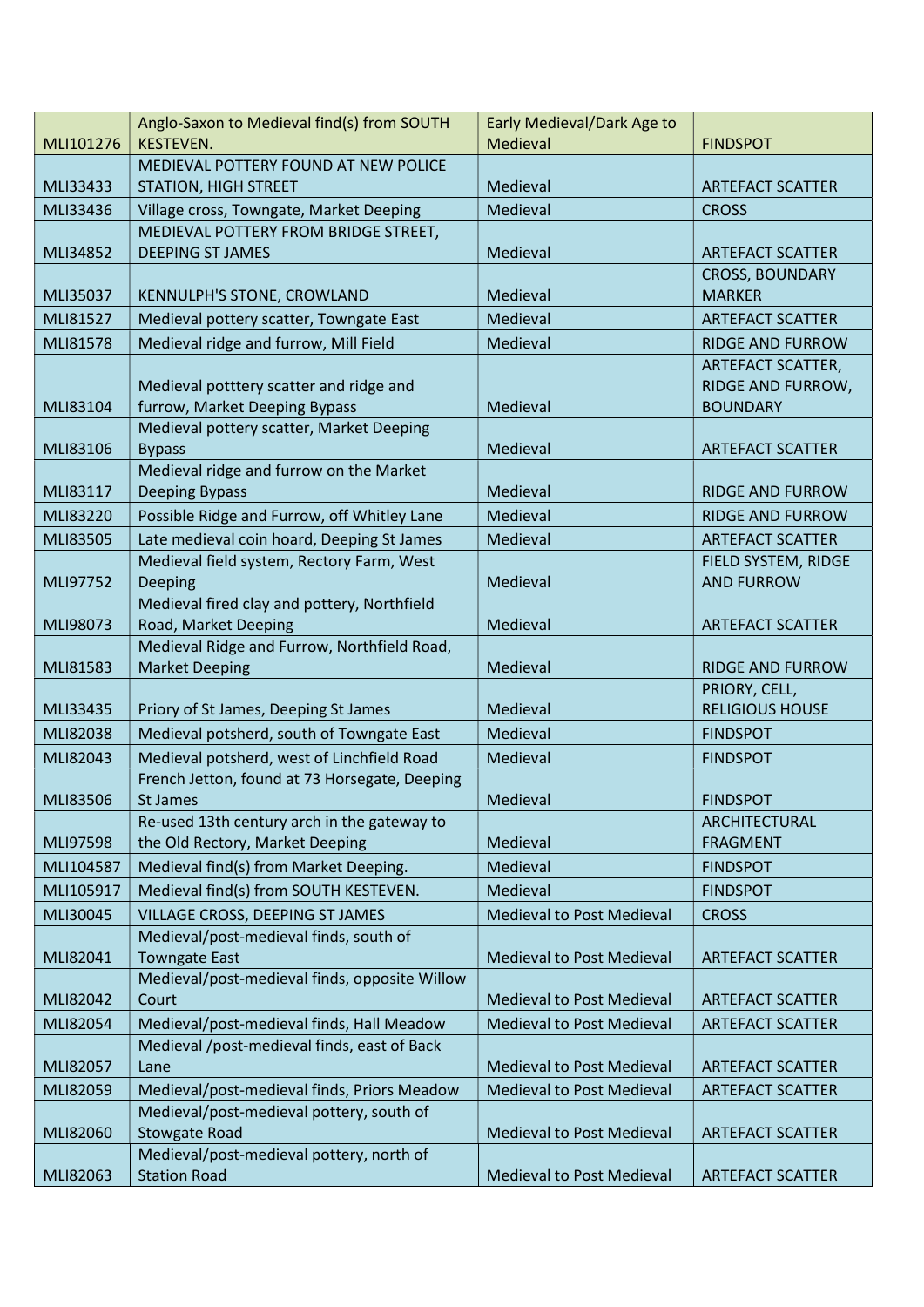|                      | C17 house with earlier Medieval building                                            |                                              |                                        |
|----------------------|-------------------------------------------------------------------------------------|----------------------------------------------|----------------------------------------|
| MLI83507             | beneath it, 45, Church Street                                                       | <b>Medieval to Post Medieval</b>             | HOUSE, HOUSE                           |
|                      | Medieval and post medieval ponds, Priory                                            |                                              |                                        |
| MLI85892             | Close, Deeping St James                                                             | <b>Medieval to Post Medieval</b>             | <b>POND</b>                            |
|                      | Medieval/Post-Medieval Pottery, Spalding                                            |                                              | ARTEFACT SCATTER,                      |
| MLI88577             | Road, Deeping St James                                                              | <b>Medieval to Post Medieval</b>             | <b>LINEAR FEATURE</b>                  |
|                      | Ridge and furrow remains on land off Godsey's                                       |                                              |                                        |
| MLI91295             | Lane, Market Deeping                                                                | <b>Medieval to Post Medieval</b>             | <b>RIDGE AND FURROW</b>                |
| MLI33460             | Elizabethan Coin Hoard, Deeping St James                                            | <b>Medieval to Post Medieval</b>             | <b>FINDSPOT</b>                        |
|                      | Late medieval/post-medieval pottery, Backside                                       |                                              |                                        |
| MLI82061             | Field                                                                               | <b>Medieval to Post Medieval</b>             | <b>FINDSPOT</b>                        |
|                      | Medieval/post-medieval pottery, north of                                            |                                              |                                        |
| MLI82062             | sewage works                                                                        | <b>Medieval to Post Medieval</b>             | <b>FINDSPOT</b>                        |
|                      | St Guthlac's church and churchyard, Market                                          |                                              | CHURCH,                                |
| MLI33437             | Deeping                                                                             | <b>Medieval to Modern</b>                    | <b>CHURCHYARD</b>                      |
|                      | The Old Rectory, Church Street, Market                                              |                                              | HALL HOUSE, PRIORY?,                   |
| MLI33439             | Deeping                                                                             | <b>Medieval to Modern</b>                    | <b>VICARAGE</b>                        |
| MLI82037             | Late medieval/post-medieval finds, East Field                                       | <b>Medieval to Modern</b>                    | <b>ARTEFACT SCATTER</b>                |
|                      |                                                                                     |                                              | CHURCH,                                |
|                      | St James' Church, Churchgate, Deeping St                                            |                                              | CHURCHYARD, TABLE                      |
| MLI33442             | James                                                                               | <b>Medieval to Modern</b>                    | <b>TOMB</b>                            |
| MLI30048             | Deeping Gate Bridge, Deeping St James                                               | <b>Post Medieval</b>                         | <b>BRIDGE</b>                          |
| <b>MLI33444</b>      | WINDMILL (SITE OF), DEEPING ST JAMES                                                | <b>Post Medieval</b>                         | <b>WINDMILL</b>                        |
|                      | Site of pound, junction of Towngate and                                             |                                              |                                        |
| MLI33454             | Godsey's Lane, Market Deeping                                                       | <b>Post Medieval</b>                         | <b>POUND</b>                           |
|                      | POST MEDIEVAL POTTERY FROM BRIDGE                                                   |                                              |                                        |
| MLI34853             | STREET, DEEPING ST JAMES                                                            | <b>Post Medieval</b>                         | <b>ARTEFACT SCATTER</b>                |
| MLI81528             | Post-medieval artefact scatter, Towngate East                                       | <b>Post Medieval</b>                         | <b>ARTEFACT SCATTER</b>                |
|                      | Post-medieval pottery, west of Hall Meadow                                          |                                              |                                        |
| <b>MLI82048</b>      | Road                                                                                | <b>Post Medieval</b>                         | <b>ARTEFACT SCATTER</b>                |
|                      | Post-medieval ditches on land off Godsey's                                          |                                              |                                        |
| MLI86448             | Lane, Market Deeping                                                                | <b>Post Medieval</b>                         | <b>DITCH</b>                           |
|                      | Post-medieval floor, Bridge Street, Deeping St                                      |                                              |                                        |
| MLI86941             | James                                                                               | <b>Post Medieval</b>                         | <b>FLOOR</b>                           |
|                      | Post medieval pottery, Northfield Road, Market                                      |                                              |                                        |
| MLI98074             | Deeping                                                                             | <b>Post Medieval</b>                         | <b>ARTEFACT SCATTER</b>                |
| MLI82045             | Post-medieval finds, west of Linchfield Road                                        | <b>Post Medieval</b>                         | <b>FINDSPOT</b>                        |
| MLI82046             | Post-medieval finds, west of Sheepskin Hall                                         | <b>Post Medieval</b>                         | <b>FINDSPOT</b>                        |
|                      | One post-medieval potsherd, east of Sheepskin                                       |                                              |                                        |
| MLI82047             | Hall                                                                                | <b>Post Medieval</b>                         | <b>FINDSPOT</b>                        |
| MLI82053             | Post-medieval finds, east of Hall Meadow Road                                       | <b>Post Medieval</b>                         | <b>FINDSPOT</b>                        |
| MLI82055             | Post-medieval finds, east of Hall Meadow Road                                       | <b>Post Medieval</b>                         | <b>FINDSPOT</b>                        |
|                      | Post medieval pottery scatter, adjacent to                                          |                                              |                                        |
| MLI82749             | Peterborough Road                                                                   | <b>Post Medieval</b>                         | <b>ARTEFACT SCATTER</b>                |
|                      |                                                                                     |                                              |                                        |
|                      | Gravestone to the south of St Guthlac's church,                                     |                                              |                                        |
| MLI95971             | <b>Market Deeping</b>                                                               | <b>Post Medieval</b>                         | <b>GRAVESTONE</b>                      |
|                      | Table tomb to the south of the porch of St                                          |                                              |                                        |
| MLI95193<br>MLI95194 | Guthlac's church, Market Deeping<br>Table tomb to the south of St Guthlac's church, | <b>Post Medieval</b><br><b>Post Medieval</b> | <b>TABLE TOMB</b><br><b>TABLE TOMB</b> |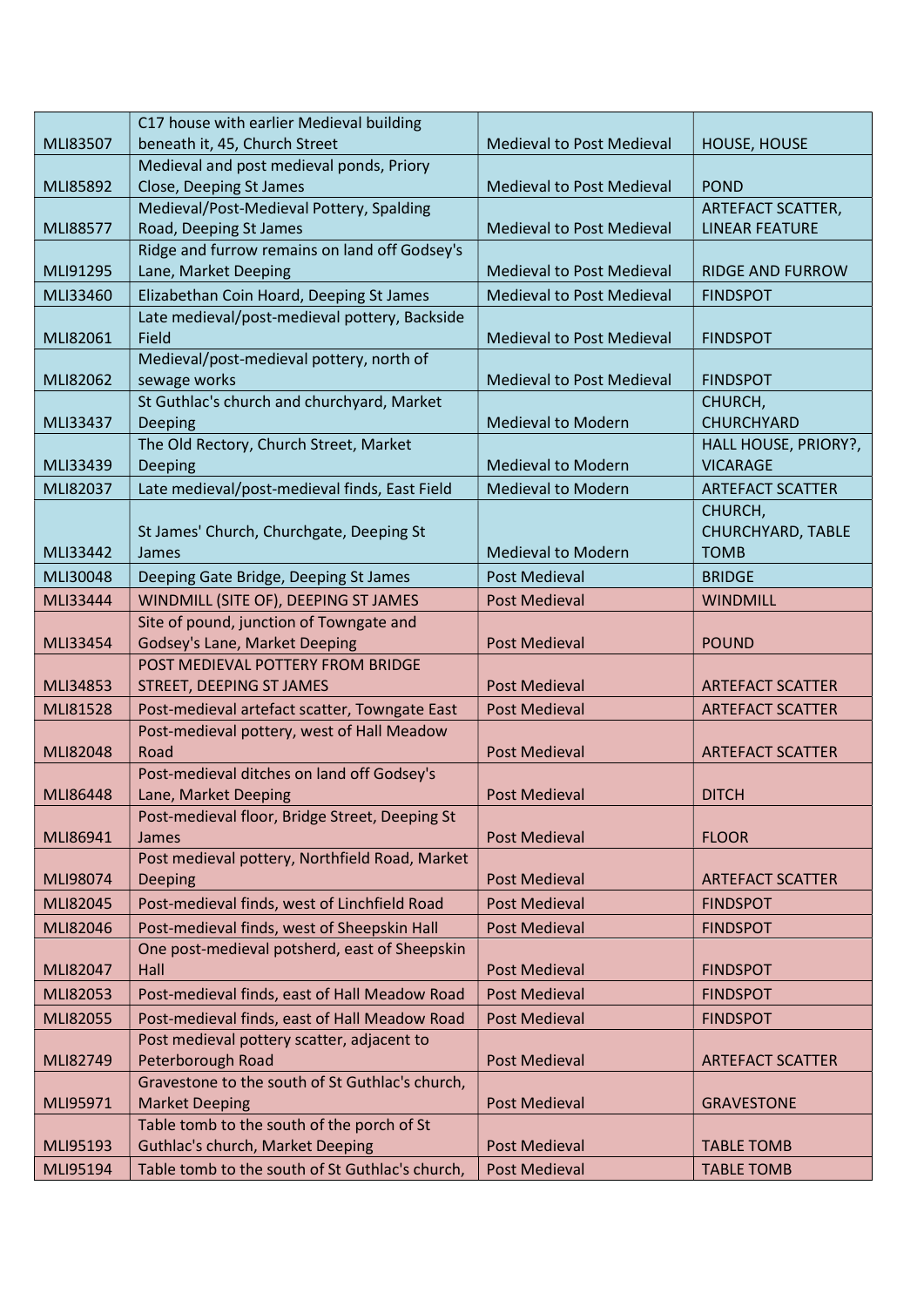|           | <b>Market Deeping</b>                                                             |                         |                               |
|-----------|-----------------------------------------------------------------------------------|-------------------------|-------------------------------|
|           | Table tomb near the south wall of St Guthlac's                                    |                         |                               |
| MLI96194  | church, Market Deeping                                                            | Post Medieval           | <b>TABLE TOMB</b>             |
|           | Gravestone near St Guthlac's church, Market                                       |                         |                               |
| MLI95852  | Deeping                                                                           | <b>Post Medieval</b>    | <b>GRAVESTONE</b>             |
| MLI109147 | Post Medieval find(s) from Deeping St. James.                                     | <b>Post Medieval</b>    | <b>FINDSPOT</b>               |
| MLI34762  | STAMFORD CANAL / WELLAND NAVIGATION                                               | <b>Post Medieval</b>    | CANAL, LOCK, WALL             |
| MLI34762  | STAMFORD CANAL / WELLAND NAVIGATION                                               | <b>Post Medieval</b>    | CANAL, LOCK, WALL             |
| MLI30312  | LOCK UP, DEEPING ST JAMES                                                         | Post Medieval to Modern | <b>LOCK UP</b>                |
|           | Almshouses at 90-100 Church Street, Market                                        |                         |                               |
| MLI34023  | <b>Deeping</b>                                                                    | Post Medieval to Modern | <b>ALMSHOUSE</b>              |
| MLI34700  | Bridge over the River Welland, Market Deeping                                     | Post Medieval to Modern | <b>BRIDGE</b>                 |
| MLI83697  | No 64 Church Street, Deeping St James                                             | Post Medieval to Modern | <b>HOUSE</b>                  |
|           | Nos 4 and 6 and barn attached to No 6, Bridge                                     |                         |                               |
| MLI83688  | <b>Street, Deeping St James</b>                                                   | Post Medieval to Modern | <b>HOUSE, BARN</b>            |
|           | No 100, The Rundles, Bridge Street, Deeping St                                    |                         |                               |
| MLI83690  | James                                                                             | Post Medieval to Modern | <b>HOUSE</b>                  |
| MLI83695  | No 16 Curwen Cottage, Bridge Street, Deeping<br><b>St James</b>                   |                         |                               |
|           |                                                                                   | Post Medieval to Modern | <b>HOUSE</b>                  |
| MLI83696  | No 30 Bridge Street, Deeping St James                                             | Post Medieval to Modern | <b>HOUSE</b>                  |
| MLI83698  | No 87 Eastgate, Deeping St James                                                  | Post Medieval to Modern | <b>HOUSE</b>                  |
| MLI83700  | The boat house to the rear of No 2, Eastgate,<br>Deeping St James                 | Post Medieval to Modern | <b>BOAT HOUSE</b>             |
| MLI83701  | No 91 Eastgate, Deeping St James                                                  | Post Medieval to Modern | <b>HOUSE</b>                  |
| MLI83702  | No 141B Eastgate, Deeping St James                                                | Post Medieval to Modern | HOUSE, FARMSTEAD              |
| MLI83704  |                                                                                   | Post Medieval to Modern | <b>FARMHOUSE</b>              |
|           | No 129 Eastgate, Deeping St James                                                 |                         |                               |
| MLI83735  | No 48 Church Street, Market Deeping<br>No 82 (The Cedars) Church Street, Market   | Post Medieval to Modern | <b>HOUSE</b>                  |
| MLI83748  | Deeping                                                                           | Post Medieval to Modern | <b>HOUSE</b>                  |
|           | Nos 102 and 104 Church Street, Market                                             |                         |                               |
| MLI83753  | Deeping                                                                           | Post Medieval to Modern | <b>HOUSE, SHOP</b>            |
|           | No 19, The Vine public house, Church Street,                                      |                         |                               |
| MLI83714  | <b>Market Deeping</b>                                                             | Post Medieval to Modern | <b>INN</b>                    |
|           | No 21 (Courtfield House), Church Street,                                          |                         |                               |
| MLI83716  | <b>Market Deeping</b>                                                             | Post Medieval to Modern | <b>HOUSE</b>                  |
|           | No 23 (Portland House), Church Street, Market                                     |                         |                               |
| MLI83717  | Deeping                                                                           | Post Medieval to Modern | <b>HOUSE</b>                  |
| MLI83719  | No 25 Church Street, Market Deeping                                               | Post Medieval to Modern | <b>HOUSE</b>                  |
| MLI83722  | No 27 White Horse Hotel, Church Street,                                           | Post Medieval to Modern | <b>INN</b>                    |
|           | <b>Market Deeping</b>                                                             |                         |                               |
| MLI83724  | No 29 Church Street, Market Deeping<br>The garage at No 29A Church Street, Market | Post Medieval to Modern | <b>HOUSE</b><br>BARN, GARAGE, |
| MLI83726  | <b>Deeping</b>                                                                    | Post Medieval to Modern | <b>GENERAL STORE</b>          |
| MLI83728  | Nos 31 and 33 Church Street, Market Deeping                                       | Post Medieval to Modern | <b>HOUSE</b>                  |
|           | No 35 Church Street (Holland House), Market                                       |                         |                               |
| MLI83730  | Deeping                                                                           | Post Medieval to Modern | <b>HOUSE</b>                  |
| MLI83731  | No 37 Church Street, Market Deeping                                               | Post Medieval to Modern | SHOP, HOUSE                   |
| MLI83732  | No 59 Church Street, Market Deeping                                               | Post Medieval to Modern | SHOP, HOUSE, BANK             |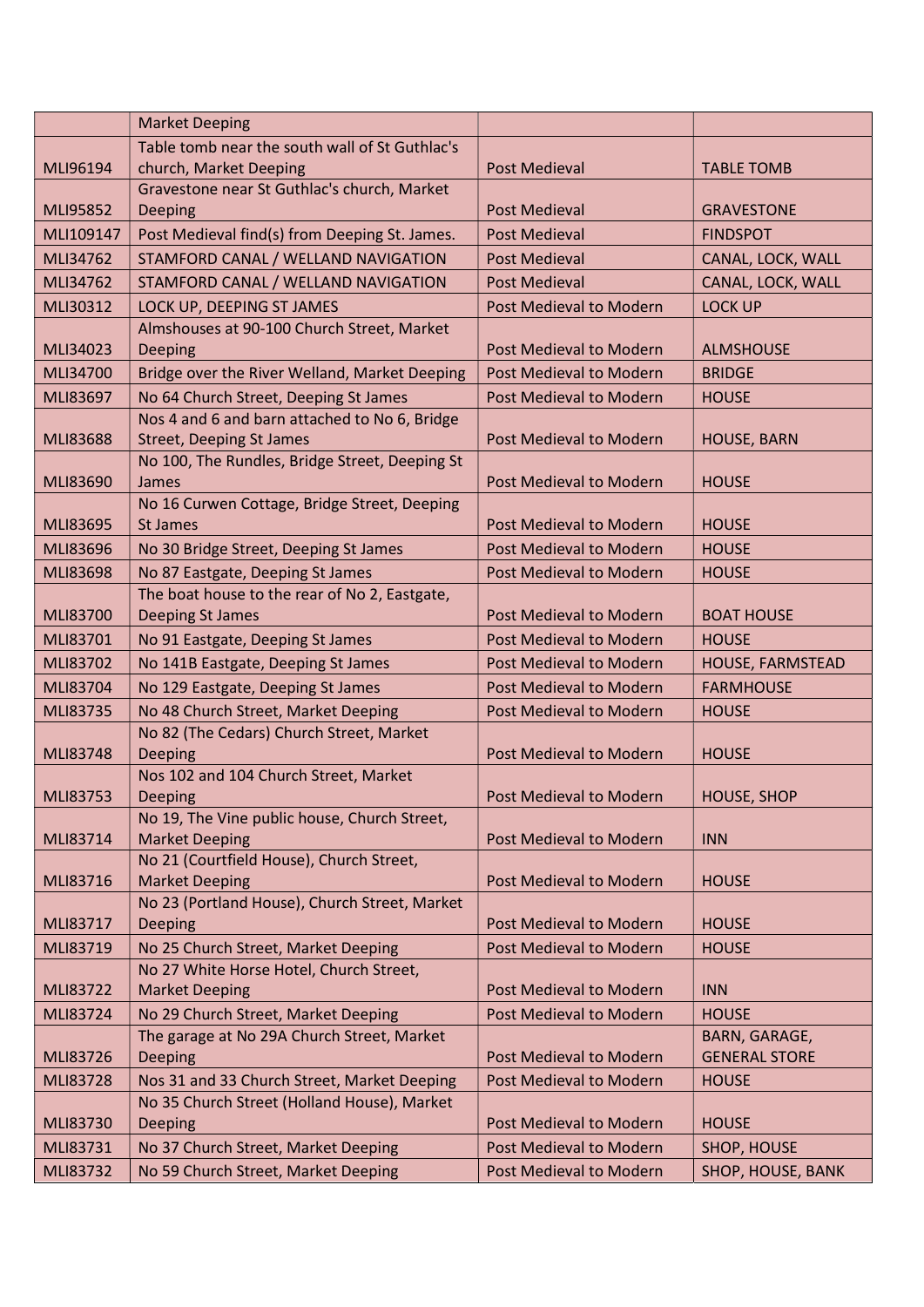|          |                                                                         |                                | (FINANCIAL), OFFICE                    |
|----------|-------------------------------------------------------------------------|--------------------------------|----------------------------------------|
| MLI83733 | Greens School, Church Street, Market Deeping                            | Post Medieval to Modern        | <b>SCHOOL</b>                          |
| MLI83734 | No 32 Church Street, Market Deeping                                     | Post Medieval to Modern        | <b>SCHOOL HOUSE</b>                    |
|          | No 58 (Antique Shop) Church Street, Market                              |                                |                                        |
| MLI83736 | Deeping                                                                 | Post Medieval to Modern        | <b>HOUSE, SHOP</b>                     |
|          | No 60 (formerly listed as School House), Church                         |                                | <b>SCHOOL HOUSE,</b>                   |
| MLI83737 | <b>Street, Market Deeping</b>                                           | <b>Post Medieval to Modern</b> | <b>HOUSE</b>                           |
|          | Former school at Nos 62 and 64 Church Street,                           |                                |                                        |
| MLI83738 | <b>Market Deeping</b>                                                   | Post Medieval to Modern        | SCHOOL, HOUSE                          |
| MLI83739 | No 68 (Church Street Antiques), Church Street,<br><b>Market Deeping</b> | Post Medieval to Modern        | <b>HOUSE, SHOP</b>                     |
|          | No 72 (The Manor House), Church Street,                                 |                                |                                        |
| MLI83743 | <b>Market Deeping</b>                                                   | Post Medieval to Modern        | <b>HOUSE</b>                           |
|          | No 76 (Elm House), Church Street, Market                                |                                |                                        |
| MLI83745 | Deeping                                                                 | <b>Post Medieval to Modern</b> | <b>HOUSE</b>                           |
|          | No 80 (Willoughby House) Church Street,                                 |                                |                                        |
| MLI83747 | <b>Market Deeping</b>                                                   | Post Medieval to Modern        | <b>HOUSE</b>                           |
|          |                                                                         |                                | <b>HOUSE, BANK</b>                     |
|          |                                                                         |                                | (FINANCIAL), SHOP,                     |
| MLI83754 | Nos 116 to 122 Church Street, Market Deeping                            | <b>Post Medieval to Modern</b> | <b>OFFICE</b>                          |
| MLI83755 | No 33 Hafleet, Market Deeping                                           | Post Medieval to Modern        | <b>HOUSE</b>                           |
| MLI83756 | No 18 Halfleet, Market Deeping                                          | Post Medieval to Modern        | <b>HOUSE</b>                           |
| MLI83757 | No 42 Halfleet, Market Deeping                                          | Post Medieval to Modern        | <b>HOUSE</b>                           |
| MLI83758 | No 15 High Street, Market Deeping                                       | Post Medieval to Modern        | <b>HOUSE</b>                           |
| MLI83761 | Nos 17 and 19 High Street, Market Deeping                               | Post Medieval to Modern        | <b>HOUSE, OFFICE</b>                   |
| MLI83761 | Nos 17 and 19 High Street, Market Deeping                               | Post Medieval to Modern        | <b>HOUSE, OFFICE</b>                   |
| MLI83767 | No 8 Market Place, Market Deeping                                       | Post Medieval to Modern        | SHOP, OFFICE                           |
| MLI83768 | Nos 10-14, Market Place, Market Deeping                                 | <b>Post Medieval to Modern</b> | SHOP, OFFICE, HOUSE                    |
| MLI83769 | Nos 35 to 39, High Street, Market Deeping                               | <b>Post Medieval to Modern</b> | <b>HOUSE</b>                           |
| MLI83771 | No 43 High Street, Market Deeping                                       | Post Medieval to Modern        | <b>HOUSE, GATE</b>                     |
| MLI83774 | The Laurels, 45 High Street, Market Deeping                             | <b>Post Medieval to Modern</b> | <b>HOUSE</b>                           |
| MLI83775 | The Library, High Street, Market Deeping                                | Post Medieval to Modern        | HOUSE, LIBRARY                         |
|          | No 16, Riverside House, High Street, Market                             |                                |                                        |
| MLI83776 | Deeping                                                                 | Post Medieval to Modern        | <b>HOUSE</b>                           |
|          | No 18 (The Hop Kweng), High Street, Market                              |                                |                                        |
| MLI83777 | <b>Deeping</b>                                                          | Post Medieval to Modern        | <b>HOUSE</b>                           |
|          | Field Barn to Rectory Farm, off Little Drove,                           |                                |                                        |
| MLI83778 | <b>Market Deeping</b>                                                   | <b>Post Medieval to Modern</b> | <b>BARN, FARMSTEAD</b>                 |
| MLI83779 | Nos 5 and 7 Market Place, Market Deeping                                | Post Medieval to Modern        | SHOP, HOUSE                            |
| MLI83780 | Town Hall, Market Place, Market Deeping                                 | Post Medieval to Modern        | <b>TOWN HALL</b>                       |
| MLI83786 | Nos 11 to 15 Market Place, Market Deeping                               | Post Medieval to Modern        | HOUSE, SHOP, OFFICE                    |
|          | The Bull Inn and adjoining shop, Market Place,                          |                                |                                        |
| MLI83787 | <b>Market Deeping</b>                                                   | Post Medieval to Modern        | <b>INN, SHOP</b><br><b>HOUSE, BANK</b> |
| MLI83789 | Midland Bank, Market Place, Market Deeping                              | Post Medieval to Modern        | (FINANCIAL)                            |
|          | No 25 (Lyall & Co), Market Place, Market                                |                                |                                        |
| MLI83790 | Deeping                                                                 | Post Medieval to Modern        | <b>SHOP</b>                            |
| MLI83792 | Barclays Bank, Market Place, Market Deeping                             | Post Medieval to Modern        | <b>HOUSE, BANK</b>                     |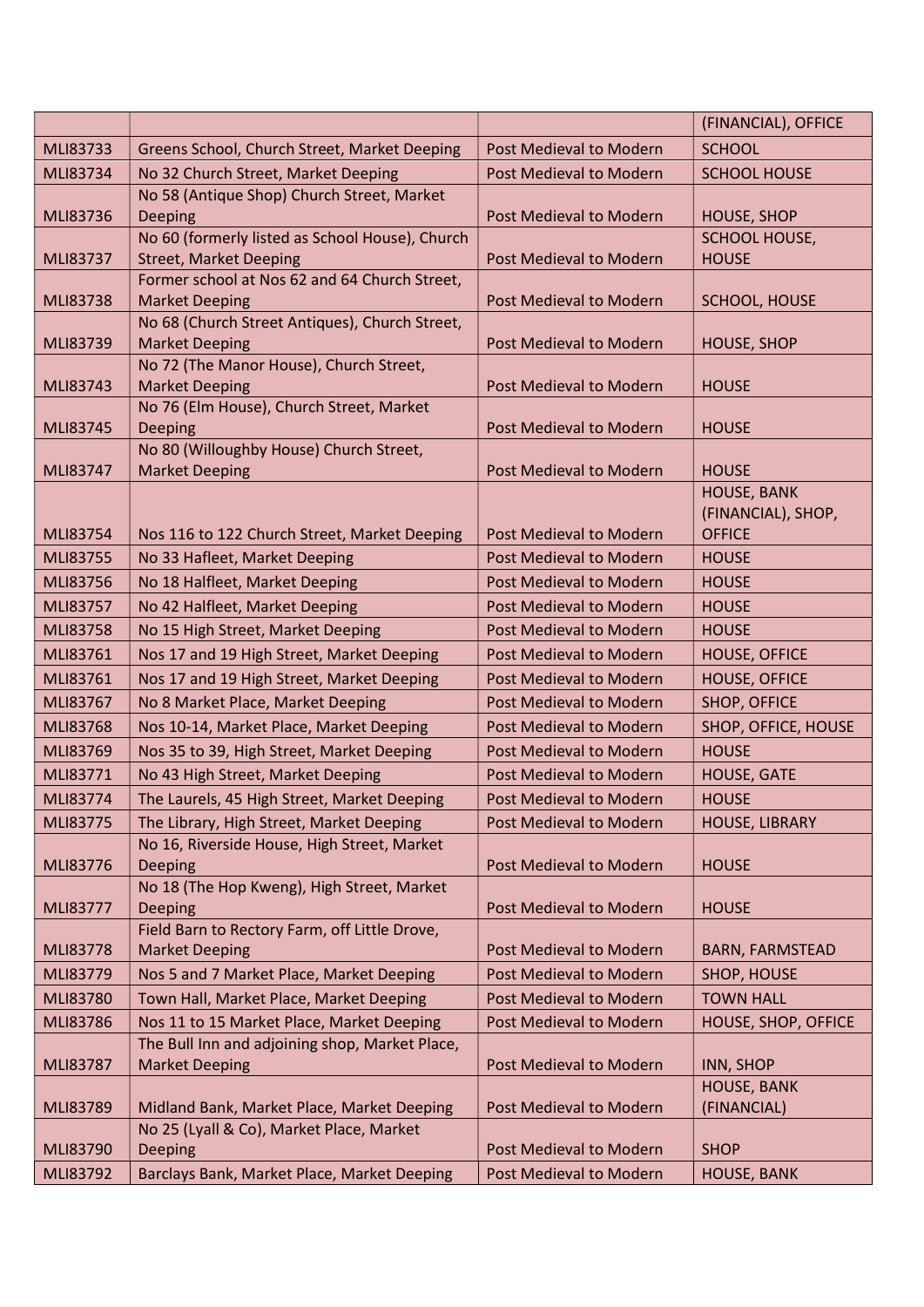|                 |                                               |                                | (FINANCIAL)                |
|-----------------|-----------------------------------------------|--------------------------------|----------------------------|
|                 | Former police station, Market Place, Market   |                                | POLICE STATION,            |
| MLI83794        | Deeping                                       | Post Medieval to Modern        | <b>HOUSE</b>               |
|                 | The Deeping Stage hotel, Market Place, Market |                                |                            |
| <b>MLI83796</b> | Place, Market Deeping                         | Post Medieval to Modern        | <b>INN</b>                 |
| MLI83798        | Nos 1 and 3 Stamford Road, Market Deeping     | Post Medieval to Modern        | <b>HOUSE, SERVICE WING</b> |
|                 |                                               |                                | <b>HOUSE, SERVICE</b>      |
| MLI83799        | No 5 Stamford Road, Market Deeping            | Post Medieval to Modern        | WING, HOUSE                |
|                 | No 18 (The Grey House), Stamford Road,        |                                |                            |
| MLI83800        | <b>Market Deeping</b>                         | Post Medieval to Modern        | <b>HOUSE</b>               |
|                 |                                               |                                | FARM, FARMHOUSE,           |
|                 |                                               |                                | WALL, RAILINGS, FARM       |
|                 | Towngate Farm, Towngate East, Market          |                                | <b>BUILDING,</b>           |
| MLI83801        | Deeping                                       | Post Medieval to Modern        | <b>FARMSTEAD</b>           |
|                 |                                               |                                | FARM, STABLE,              |
|                 |                                               |                                | <b>GRANARY, THRESHING</b>  |
| MLI83802        | Corner Farm, Towngate West, Market Deeping    | Post Medieval to Modern        | <b>BARN</b>                |
| MLI92070        | Gas works (former), Deeping St James          | Post Medieval to Modern        | <b>GAS WORKS</b>           |
| MLI92302        | Waterton Hall and Park, Deeping St James      | Post Medieval to Modern        | PARK, MANOR HOUSE          |
|                 | Parkland associated with 95 The Park, Market  |                                |                            |
| MLI92303        | Deeping and Deeping St James                  | Post Medieval to Modern        | <b>PARK</b>                |
|                 | Coach House to 31 and 33 High Street, Market  |                                | STOREHOUSE, COACH          |
| MLI95198        | Deeping                                       | Post Medieval to Modern        | <b>HOUSE</b>               |
| MLI83741        | No 70 (Lendorf) Church Street, Market Deeping | Post Medieval to Modern        | <b>INN, HOUSE</b>          |
|                 | Coach house at 70 (Lendorf) Church Street,    |                                |                            |
| MLI97599        | <b>Market Deeping</b>                         | Post Medieval to Modern        | <b>COACH HOUSE</b>         |
|                 |                                               |                                | MALTINGS,                  |
|                 |                                               |                                | <b>WAREHOUSE,</b>          |
|                 | Maltings and Oast-House to the rear of 31-33  |                                | APARTMENT,<br>OASTHOUSE,   |
| MLI34941        | <b>High Street, Market Deeping</b>            | Post Medieval to Modern        | <b>FARMSTEAD</b>           |
|                 |                                               |                                | MALTINGS,                  |
|                 |                                               |                                | <b>WAREHOUSE,</b>          |
|                 |                                               |                                | APARTMENT,                 |
|                 | Maltings and Oast-House to the rear of 31-33  |                                | OASTHOUSE,                 |
| MLI34941        | <b>High Street, Market Deeping</b>            | Post Medieval to Modern        | <b>FARMSTEAD</b>           |
|                 | Former Maltings Office, 31-33 High Street,    |                                | OFFICE, HOUSE,             |
| MLI97600        | <b>Market Deeping</b>                         | Post Medieval to Modern        | <b>WAREHOUSE</b>           |
|                 | Maltings adjacent to 5 Stamford Road, Market  |                                |                            |
| MLI97601        | Deeping                                       | Post Medieval to Modern        | <b>MALTINGS</b>            |
|                 | Market Deeping Mill, Stamford Road, Market    |                                |                            |
| MLI34701        | Deeping                                       | Post Medieval to Modern        | <b>WATERMILL, HOUSE</b>    |
|                 | Mill race bridge at Market Deeping Mill,      |                                |                            |
| MLI97602        | <b>Stamford Road, Market Deeping</b>          | Post Medieval to Modern        | MILL RACE, BRIDGE          |
|                 | Pigeoncote at Market Deeping Mill, Stamford   |                                |                            |
| MLI95201        | Road, Market Deeping                          | <b>Post Medieval to Modern</b> | <b>DOVECOTE</b>            |
|                 | Barns and an outbuilding at Towngate Farm,    |                                |                            |
| MLI97606        | Towngate East, Market Deeping                 | Post Medieval to Modern        | <b>BARN, OUTBUILDING</b>   |
|                 | Former farmhouse at Corner Farm, Towngate     |                                | STOREHOUSE,                |
| MLI97609        | <b>West, Market Deeping</b>                   | Post Medieval to Modern        | FARMHOUSE,                 |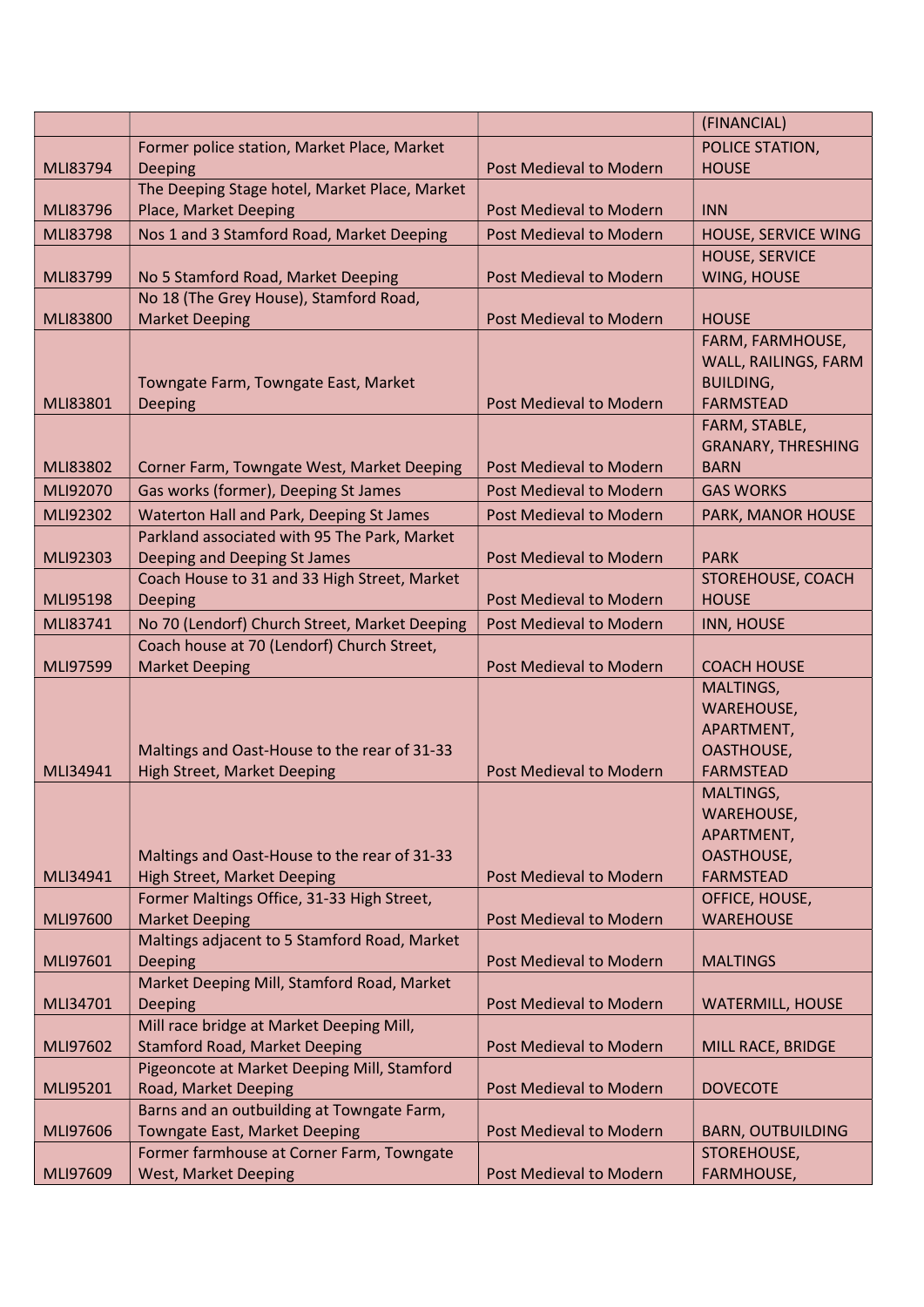|           |                                                |                                | <b>FARMSTEAD</b>           |
|-----------|------------------------------------------------|--------------------------------|----------------------------|
|           |                                                |                                | <b>UNITED METHODIST</b>    |
|           |                                                |                                | <b>FREE CHAPEL, UNITED</b> |
|           | Former site of United Methodist Free Chapel,   |                                | <b>METHODIST FREE</b>      |
| MLI99321  | <b>Deeping St James</b>                        | Post Medieval to Modern        | <b>CHAPEL</b>              |
|           | Priory Farmhouse, off Broadgate, Deeping St    |                                |                            |
| MLI83692  | James                                          | Post Medieval to Modern        | HOUSE, FARMSTEAD           |
|           |                                                |                                | PRIMITIVE METHODIST        |
|           | Former Primitive Methodist Chapel, Deeping St  |                                | <b>CHAPEL, FREEMASONS</b>  |
| MLI99283  | James                                          | <b>Post Medieval to Modern</b> | <b>HALL</b>                |
|           | Cave Adullam Strict Baptist Chapel, Deeping St |                                | <b>STRICT BAPTIST</b>      |
| MLI99335  | James                                          | Post Medieval to Modern        | <b>CHAPEL, HOUSE</b>       |
|           | Former Primitive Methodist Chapel, Market      |                                | PRIMITIVE METHODIST        |
| MLI99296  | Deeping                                        | <b>Post Medieval to Modern</b> | CHAPEL, VILLAGE HALL       |
|           |                                                |                                | POST OFFICE,               |
|           | Former Wesleyan Chapel, Church Street,         |                                | WESLEYAN                   |
| MLI98801  | <b>Market Deeping</b>                          | Post Medieval to Modern        | <b>METHODIST CHAPEL</b>    |
|           | Site of Methodist Chapel, High Street, Market  |                                | <b>CHAPEL, METHODIST</b>   |
| MLI98564  | Deeping                                        | Post Medieval to Modern        | CHAPEL, CEMETERY           |
|           | Nos 40, 42 and 44 Church Street, Deeping St    |                                | HOUSE, SHOP,               |
| MLI83699  | James                                          | <b>Post Medieval to Modern</b> | <b>APARTMENT</b>           |
|           |                                                |                                | MALTINGS,                  |
|           | Maltings and Oasthouse, Towngate House         |                                | OASTHOUSE, BARN,           |
| MLI97608  | Farm, Market Deeping                           | Post Medieval to Modern        | <b>HOUSE</b>               |
|           | Farmhouse, Towngate House Farm, Market         |                                |                            |
| MLI83803  | Deeping                                        | <b>Post Medieval to Modern</b> | <b>FARMHOUSE</b>           |
| MLI125424 | Towngate House Farm, Market Deeping            | Post Medieval to Modern        | <b>FARMSTEAD</b>           |
|           | Threshing Barn, Towngate House Farm, Market    |                                | THRESHING BARN,            |
| MLI97607  | Deeping                                        | Post Medieval to Modern        | <b>HOUSE</b>               |
|           | Stable Block, Towngate House Farm, Market      |                                | STABLE, HOUSE,             |
| MLI125426 | Deeping                                        | Post Medieval to Modern        | <b>HAYLOFT</b>             |
| MLI125429 | Barn, Towngate House Farm, Market Deeping      | Post Medieval to Modern        | <b>BARN, HOUSE</b>         |
|           | Animal Shelters, Towngate House Farm, Market   |                                | ANIMAL SHED,               |
| MLI125428 | Deeping                                        | Post Medieval to Modern        | HAYLOFT, HOUSE             |
| MLI82039  | Post-medieval finds, south of Towngate East    | Post Medieval to Modern        | <b>ARTEFACT SCATTER</b>    |
|           | Milepost by No 42 Church Street, Deeping St    |                                |                            |
| MLI83694  | James                                          | Post Medieval to Modern        | <b>MILEPOST</b>            |
|           | Milepost, south of junction with Towngate East |                                |                            |
| MLI83703  | and Spalding Road                              | Post Medieval to Modern        | <b>MILEPOST</b>            |
|           | Milepost beside Hall Farm, Church Street,      |                                |                            |
| MLI83711  | <b>Market Deeping</b>                          | Post Medieval to Modern        | <b>MILEPOST</b>            |
| MLI94964  | Gateway to the Old Rectory, Market Deeping     | Post Medieval to Modern        | <b>GATE, WALL</b>          |
|           | Three Table Tombs, St James' Churchyard,       |                                |                            |
| MLI95187  | <b>Deeping St James</b>                        | Post Medieval to Modern        | <b>TABLE TOMB</b>          |
|           | Wall and gateways to the west side of the      |                                | <b>GATE PIER, WALL,</b>    |
| MLI96363  | churchyard, Market Deeping                     | Post Medieval to Modern        | <b>GATE</b>                |
| MLI123819 | (Crown Lodge Farm), Market Deeping             | Post Medieval to Modern        | <b>FARMSTEAD</b>           |
| MLI123820 | Mawbys Farm, Market Deeping                    | Post Medieval to Modern        | <b>FARMSTEAD</b>           |
| MLI123821 | <b>Rectory Farm, Market Deeping</b>            | Post Medieval to Modern        | <b>FARMSTEAD</b>           |
|           |                                                |                                |                            |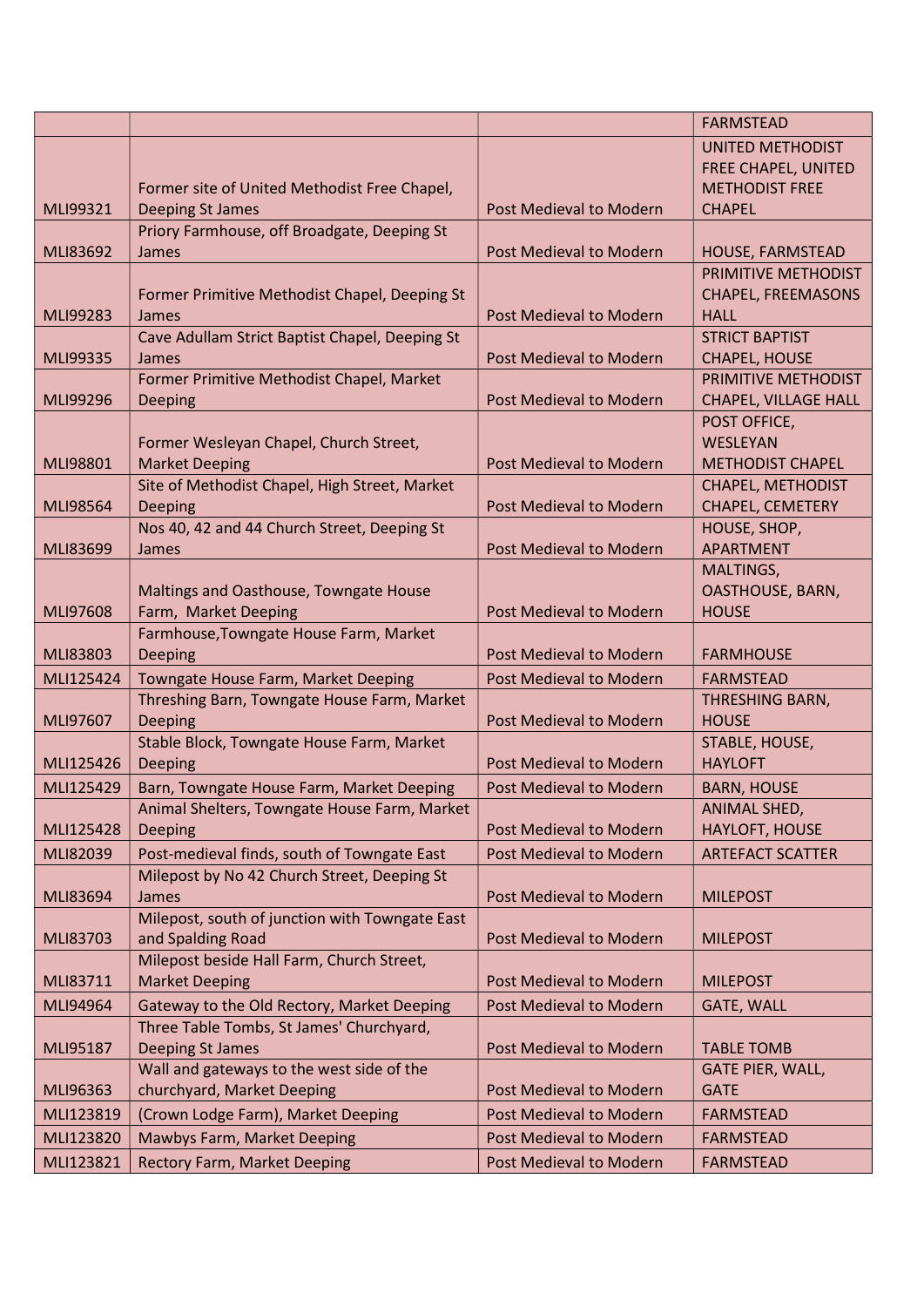| MLI123822       | Wensor Castle Farm, Market Deeping                                             | Post Medieval to Modern        | <b>FARMSTEAD</b>                       |
|-----------------|--------------------------------------------------------------------------------|--------------------------------|----------------------------------------|
| MLI123823       | Swines Meadow Farm, Market Deeping                                             | Post Medieval to Modern        | <b>FARMSTEAD</b>                       |
| MLI123824       | Five Houses, Market Deeping                                                    | Post Medieval to Modern        | <b>FARMSTEAD</b>                       |
| MLI123825       | Unnamed farmstead, Market Deeping                                              | Post Medieval to Modern        | <b>FARMSTEAD</b>                       |
| MLI123826       | Unnamed farmstead, Market Deeping                                              | Post Medieval to Modern        | <b>FARMSTEAD</b>                       |
| MLI123827       | (Hall Farm), Market Deeping                                                    | Post Medieval to Modern        | <b>FARMSTEAD</b>                       |
| MLI123828       | Unnamed farmstead, Market Deeping                                              | <b>Post Medieval to Modern</b> | <b>FARMSTEAD</b>                       |
| MLI123829       | Unnamed farmstead, Market Deeping                                              | Post Medieval to Modern        | <b>FARMSTEAD</b>                       |
| MLI123830       | Unnamed farmstead, Market Deeping                                              | Post Medieval to Modern        | <b>FARMSTEAD</b>                       |
| MLI123831       | <b>Bell Farm, Market Deeping</b>                                               | Post Medieval to Modern        | <b>FARMSTEAD</b>                       |
|                 | Wilderness Farm (Barron's Farm), Deeping St.                                   |                                |                                        |
| MLI123832       | James                                                                          | Post Medieval to Modern        | <b>FARMSTEAD</b>                       |
| MLI123833       | Unnamed farmstead, Deeping St. James                                           | <b>Post Medieval to Modern</b> | <b>FARMSTEAD</b>                       |
| MLI123834       | Sheepskin Hall, Deeping St. James                                              | Post Medieval to Modern        | <b>FARMSTEAD</b>                       |
| MLI123835       | Willow Lodge, Deeping St. James                                                | Post Medieval to Modern        | <b>FARMSTEAD</b>                       |
| MLI123836       | Unnamed farmstead, Deeping St. James                                           | Post Medieval to Modern        | <b>FARMSTEAD</b>                       |
| MLI123837       | Unnamed farmstead, Deeping St. James                                           | Post Medieval to Modern        | <b>FARMSTEAD</b>                       |
| MLI123838       | Unnamed farmstead, Deeping St. James                                           | Post Medieval to Modern        | <b>FARMSTEAD</b>                       |
| MLI123839       | (Cranmore Barn), Deeping St. James                                             | Post Medieval to Modern        | <b>FARMSTEAD</b>                       |
| MLI123840       | (Stowgate Farm South), Deeping St. James                                       | Post Medieval to Modern        | <b>FARMSTEAD</b>                       |
|                 | Chestnut Farm (Chestnut Tree Farm), Deeping                                    |                                |                                        |
| MLI123841       | St. James                                                                      | Post Medieval to Modern        | <b>FARMSTEAD</b>                       |
| MLI123842       | Cranmore Lodge, Deeping St. James                                              | Post Medieval to Modern        | <b>FARMSTEAD</b>                       |
| MLI123843       | Cranmore Barn, Deeping St. James                                               | Post Medieval to Modern        | <b>FARMSTEAD</b>                       |
|                 | Cranmore Farm (Cranmore Inn), Deeping St.                                      |                                |                                        |
| MLI123844       | James                                                                          | Post Medieval to Modern        | <b>FARMSTEAD</b>                       |
| MLI123845       | Unnamed farmstead, Deeping St. James                                           | Post Medieval to Modern        | <b>FARMSTEAD</b>                       |
| MLI123846       | Cranmore Farm, Deeping St. James                                               | Post Medieval to Modern        | <b>FARMSTEAD</b>                       |
| MLI123847       | Unnamed farmstead, Deeping St. James                                           | Post Medieval to Modern        | <b>FARMSTEAD</b>                       |
| MLI123848       | Bank House, Deeping St. James                                                  | Post Medieval to Modern        | <b>FARMSTEAD</b>                       |
| MLI123849       | Unnamed farmstead, Deeping St. James                                           | <b>Post Medieval to Modern</b> | <b>FARMSTEAD</b>                       |
| MLI123850       | Unnamed farmstead, Deeping St. James                                           | Post Medieval to Modern        | <b>FARMSTEAD</b>                       |
| MLI123851       | (Park Houses), Deeping St. James<br>Walled Garden, Towngate House Farm, Market | <b>Post Medieval to Modern</b> | <b>FARMSTEAD</b>                       |
| MLI125425       | <b>Deeping</b>                                                                 | Post Medieval to Modern        | <b>WALLED GARDEN</b>                   |
|                 |                                                                                |                                | <b>ROYAL OBSERVER</b>                  |
|                 |                                                                                |                                | <b>CORPS MONITORING</b>                |
| <b>MLI34959</b> | Royal Observer Corps Post, Market Deeping                                      | <b>Modern</b>                  | <b>POST</b>                            |
|                 | K6 telephone kiosk, Market Place, Market                                       |                                |                                        |
| MLI83763        | <b>Deeping</b>                                                                 | <b>Modern</b>                  | <b>TELEPHONE BOX</b>                   |
|                 |                                                                                |                                | <b>HOUSING ESTATE,</b>                 |
| <b>MLI83822</b> | Housing estate, Godseys Lane, Market Deeping                                   | Modern                         | <b>ESTATE VILLAGE,</b><br><b>HOUSE</b> |
|                 |                                                                                |                                | <b>RADAR STATION,</b>                  |
| MLI34961        | <b>RAF Langtoft</b>                                                            | <b>Modern</b>                  | <b>PILLBOX</b>                         |
|                 | <b>CROPMARKS OF FIELD BOUNDARIES AND</b>                                       |                                | FIELD BOUNDARY,                        |
| <b>MLI34757</b> | <b>ENCLOSURES, PIT FIELD</b>                                                   | <b>Undated</b>                 | <b>ENCLOSURE, LINEAR</b>               |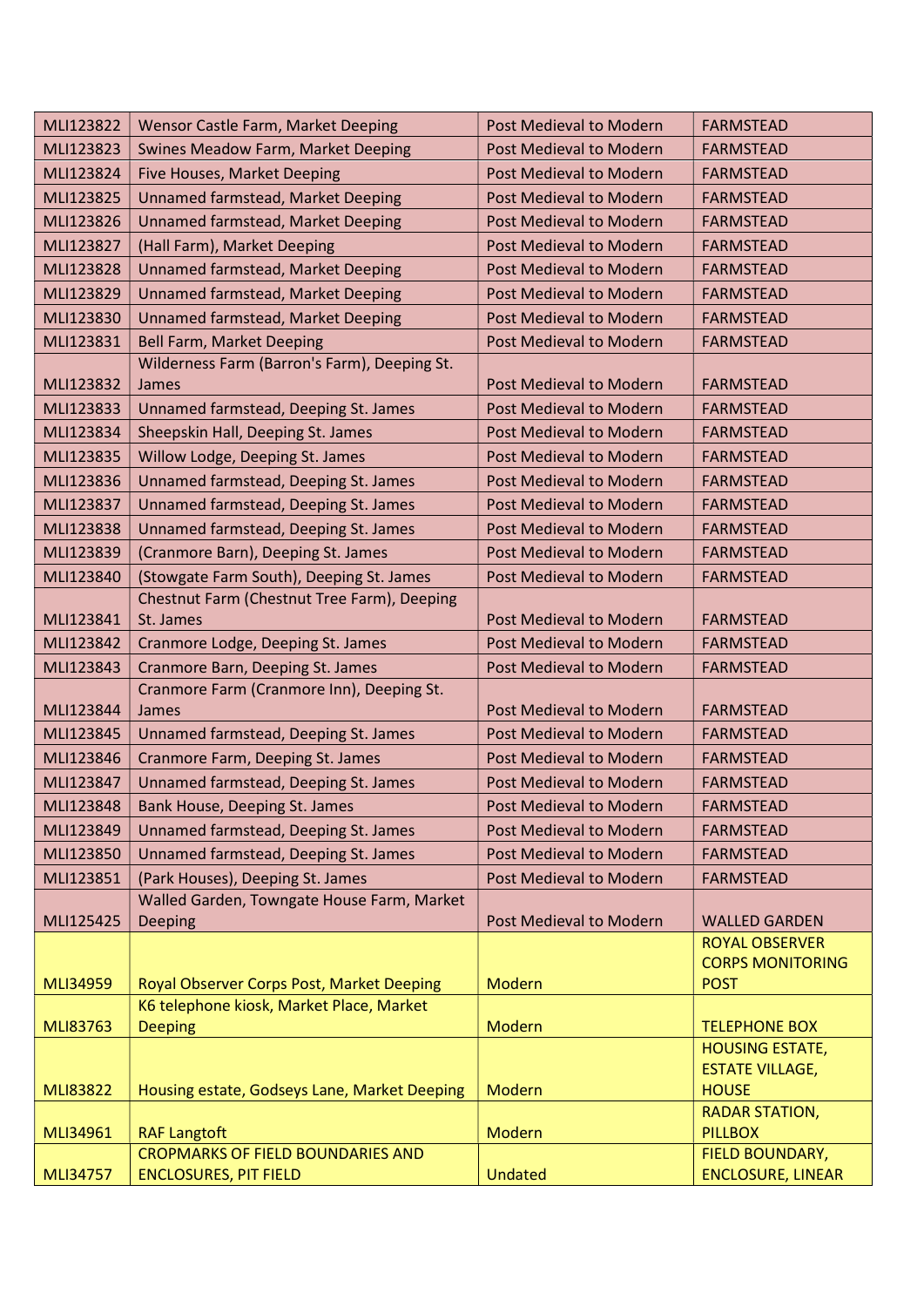|                 |                                                                                  |                | <b>FEATURE, FIELD</b>      |
|-----------------|----------------------------------------------------------------------------------|----------------|----------------------------|
|                 |                                                                                  |                | <b>BOUNDARY</b>            |
|                 | PIT CONTAINING BOVID HORN CORES, BRIDGE                                          |                |                            |
| <b>MLI34851</b> | <b>STREET, DEEPING ST JAMES</b>                                                  | <b>Undated</b> | PIT                        |
|                 | UNDATED REMAINS, HORSEGATE, DEEPING ST                                           |                |                            |
| <b>MLI34854</b> | <b>JAMES</b>                                                                     | Undated        | PIT, WALL                  |
| <b>MLI35029</b> | <b>STONE WORK BY CAR DYKE</b>                                                    | <b>Undated</b> | <b>WALL</b>                |
|                 |                                                                                  |                | DITCH, PIT, LINEAR         |
|                 |                                                                                  |                | <b>FEATURE, ENCLOSURE,</b> |
|                 |                                                                                  |                | <b>BOUNDARY DITCH,</b>     |
|                 |                                                                                  |                | <b>DRAINAGE DITCH,</b>     |
| <b>MLI81526</b> | Undated features, Towngate East                                                  | <b>Undated</b> | <b>RUBBISH PIT</b>         |
| <b>MLI81579</b> | Undated features, A15/B1524 Junction                                             | <b>Undated</b> | PIT, DITCH                 |
|                 | Undated boundary ditches, adjacent to                                            |                |                            |
| <b>MLI82748</b> | Peterborough Road                                                                | <b>Undated</b> | <b>BOUNDARY DITCH</b>      |
|                 | Undated ditch terminal, Market Deeping                                           |                |                            |
| <b>MLI83118</b> | <b>Bypass</b>                                                                    | <b>Undated</b> | <b>DITCH</b>               |
|                 | Undated field boundary, Market Deeping                                           |                |                            |
| MLI83129        | <b>Bypass</b>                                                                    | <b>Undated</b> | <b>FIELD BOUNDARY</b>      |
|                 | <b>Undated boundary ditch, Market Deeping</b>                                    |                |                            |
| MLI83130        | <b>Bypass</b>                                                                    | <b>Undated</b> | <b>BOUNDARY DITCH</b>      |
|                 | Undated boundary ditch, Market Deeping                                           |                |                            |
| MLI83131        | <b>Bypass</b>                                                                    | <b>Undated</b> | <b>BOUNDARY DITCH</b>      |
| MLI90782        | Linear crop and soilmark, Deeping St James                                       | <b>Undated</b> | <b>LINEAR FEATURE</b>      |
|                 | Cropmark undated rectilinear enclosure and                                       |                | <b>RECTILINEAR</b>         |
| MLI90785        | ditch, Deeping St James                                                          | <b>Undated</b> | <b>ENCLOSURE, DITCH</b>    |
|                 | Undated features on land at Spalding Road,                                       |                |                            |
| MLI97344        | <b>Deeping St James</b>                                                          | <b>Undated</b> | PIT, DITCH                 |
|                 | FIELD BOUNDARY CROPMARKS, NORTHEAST OF                                           |                | <b>ENCLOSURE, FIELD</b>    |
| <b>MLI34759</b> | <b>WILLOWFIELD</b>                                                               | Unknown        | <b>BOUNDARY</b>            |
|                 | <b>CROPMARK ENCLOSURES, EAST OF CROSS</b>                                        |                | <b>ENCLOSURE, LINEAR</b>   |
| MLI34760        | <b>ROAD</b>                                                                      | <b>Unknown</b> | <b>FEATURE</b>             |
|                 | CROPMARKS OF FIELD BOUNDARIES AND                                                | <b>Unknown</b> | LINEAR FEATURE,            |
| MLI34761        | LINEAR FEATURES, NORTH OF SHARPE'S ROAD<br>PREVIOUS ROAD SURFACE, BRIDGE STREET, |                | FIELD BOUNDARY, PIT        |
| <b>MLI34850</b> | <b>DEEPING ST JAMES</b>                                                          | <b>Unknown</b> | <b>ROAD</b>                |
| <b>MLI83008</b> |                                                                                  | <b>Unknown</b> | PIT                        |
|                 | Undated pit, Godsey's Lane                                                       |                |                            |
| MLI83119        | Undated gully, Market Deeping Bypass                                             | <b>Unknown</b> | <b>GULLY, POST HOLE</b>    |
|                 | Undated boundary ditch, Market Deeping                                           |                |                            |
| MLI83132        | <b>Bypass</b><br>Querns and turned stones, recovered from                        | <b>Unknown</b> | <b>BOUNDARY DITCH</b>      |
| <b>MLI83508</b> | Deeping Ballast pit.                                                             | <b>Unknown</b> | <b>ARTEFACT SCATTER</b>    |
|                 |                                                                                  |                | <b>LINEAR FEATURE,</b>     |
|                 |                                                                                  |                | <b>ENCLOSURE,</b>          |
| <b>MLI83590</b> | Undated features north of Sheepskin Hall                                         | <b>Unknown</b> | <b>TRACKWAY</b>            |
|                 | Possible undated cropmark extractive pits,                                       |                |                            |
| <b>MLI83593</b> | adjacent to Littleworth Drove                                                    | <b>Unknown</b> | <b>EXTRACTIVE PIT</b>      |
| <b>MLI83947</b> | Undated ditch, Frognall, Deeping St James                                        | <b>Unknown</b> | <b>DITCH</b>               |
|                 | Undated ditch and pit, Priory Close, Deeping St                                  |                |                            |
| <b>MLI85893</b> | James                                                                            | <b>Unknown</b> | DITCH, PIT                 |
|                 |                                                                                  |                |                            |